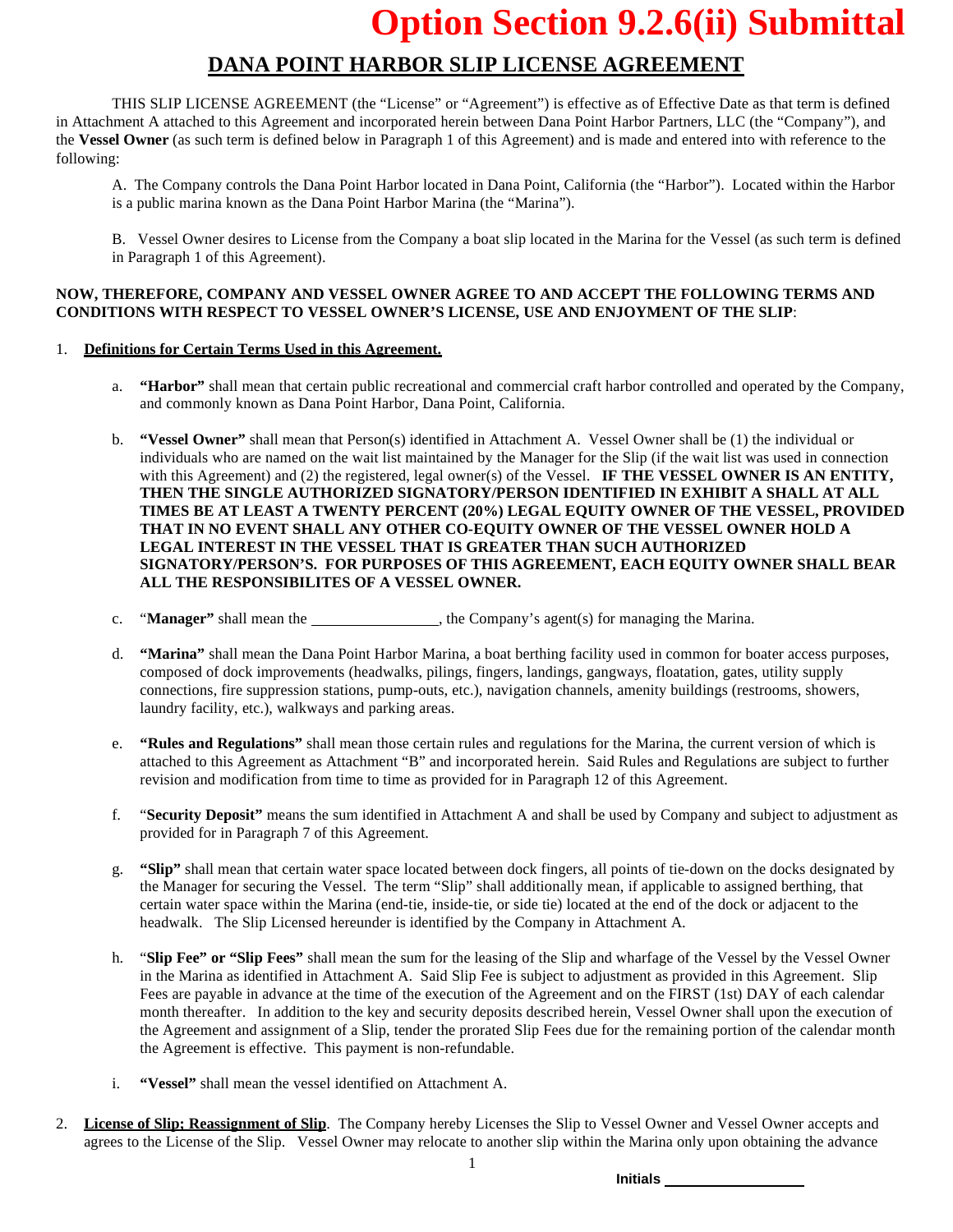express written permission of the Company. The Company reserves the sole right to inspect the Vessel and determine whether or not the Vessel is suitable for the slip. Company shall have the right at any time, in its sole and absolute discretion, to reassign Vessel Owner's Vessel to a different slip. Vessel Owner further agrees that Company shall have the right, in the event of emergency or operational necessity, to immediately, and without prior notice to Vessel Owner, relocate Vessel Owner's Vessel to another slip or other tie. Vessel Owner hereby grants to Company permission to board the Vessel for the purpose of moving the Vessel to another slip, in which event it is understood and agreed neither the Company, nor its employees, officers or agents, shall be liable for any loss/damage resulting from such movement of the Vessel, or failure to move her. Vessel Owner hereby acknowledges that he/she has inspected (or had an opportunity to inspect) the Slip, its surrounding environs and those portions of the Marina associated with the Slip, including without limitation, the docks, floats, water level, walkways and gangways. Vessel Owner understands the Company does not warrant the condition of the Slip, Marina or surrounding environs, and that users of the Slip and Marina do so at their own sole risk. Vessel Owner agrees to accept the Slip in its AS-IS condition.

- 3. **Use of Slip**. The Slip is for Vessel Owner's exclusive use in connection with the Vessel. Vessel Owner further agrees that the Vessel and the Slip shall be used for recreational purposes only and not in any commercial undertaking or purposes, including but not limited to chartering, rental or brokerage operations, without the prior written approval of the Company. Vessel Owner shall not commit or permit any waste or nuisance to be committed in the Slip, on the Vessel or other place on or in the Marina or the Harbor, and neither he/she nor his/her guests, agents or invitees may commit any act of waste or nuisance, indecorous conduct or any other act which might disturb the quiet and peaceful use of the Marina or the Harbor by others. Vessel Owner agrees no improvements shall be erected, placed upon, operated, nor maintained within or from the Slip or Marina, nor any business conducted or carried on therein or therefrom, in violation of the terms of this Agreement, or of any regulation, order of law, statute, bylaw, or ordinance of a governmental agency, having jurisdiction. This Agreement and the rights and privileges granted Vessel Owner in and to the Slip and Marina are subject to all covenants, conditions, restrictions, and exceptions of record or apparent from a physical inspection of the Slip and Marina, and including those which are set out in the Tidelands Grant by the State of California to the County of Orange (Chapter 321, Statutes of 1961, State of California). Nothing contained in this Agreement or in any document related hereto shall be construed to imply the conveyance to Vessel Owner of rights in the Slip and Marina which exceed those owned by Company.
- 4. **Term**. This Agreement shall create a license commencing on the Effective Date and shall continue from the first day of the month immediately following on the basis outlined in Exhibit A until terminated by either party by timely, prior written notice or until default by Vessel Owner. Any notice to terminate this Agreement by either party shall require not less than thirty (30) days prior written notice, unless the notice to terminate is given due to a default by Vessel Owner. Vessel Owner's contractual right to occupy his/her assigned Slip is not automatically renewable and can only be renewed if Vessel Owner abides by each and all of his/her contractual duties detailed in this Agreement, including the duty to make timely monthly payment of fees, including, but not limited to, the Slip Fee.

### 5. **Slip Fees.**

- a. The Slip Fee structure for this Agreement is based upon the greater of the length of the vessel overall or the size of the slip assigned. The Vessel is subject to measurement by the Company and the Slip Fee will be determined by computations using the then-current Slip Fee schedule in effect. If at any time it is determined the length of the Vessel is longer than allowed in the Slip, or as initially determined by Company, whether caused by previous inaccurate measurement or by modification of the Vessel, additional Slip Fees may be assessed against the Vessel and shall be paid by Vessel Owner. In addition, should the Company, in its sole and absolute discretion, determine at any time that the overall Vessel length is a safety or navigational hazard, this Agreement, at Company's option, shall be subject to immediate termination.
- b. Owner understands that the Company may increase the Slip Fee and/or other fees at any time upon thirty (30) days notice to Vessel Owner. Notice of fee increases shall be deemed effective thirty (30) calendar days after posting notice on the bulletin board located at the office of the Company or at the office of the Company's onsite Manager. The Company may elect, alternatively or additionally, to provide notice of any fee increase by way of written notification tendered through the U.S. mails or by e-mail as provided by Vessel Owner. Adjustments in Slip Fees shall become effective on the first day of the calendar month next following said notice. Upon notification of an increase in any fee including the Slip Fee, Vessel Owner may elect to provide 30 days written notice of termination of this Agreement. In the event that Vessel Owner fails to pay any new Slip Fee after its effective date, the parties agree that such failure shall constitute a material breach and that the Company may immediately terminate this Agreement as of the effective date of the Slip Fee increase. If the Company elects to increase fees as herein provided, Vessel Owner may be required to either execute a new Agreement or (at the Company's option) execute an amendment or other writing evidencing the new rate and any new or revised terms.

### 6. **Time and Place for Payment of Monthly Fees**.

a. Vessel Owner shall tender all payments hereunder to Company via ACH or at the Manager's office or via mail addressed to , Dana Point, CA 92629, or such other place as may be designated from time to time**. PAYMENTS**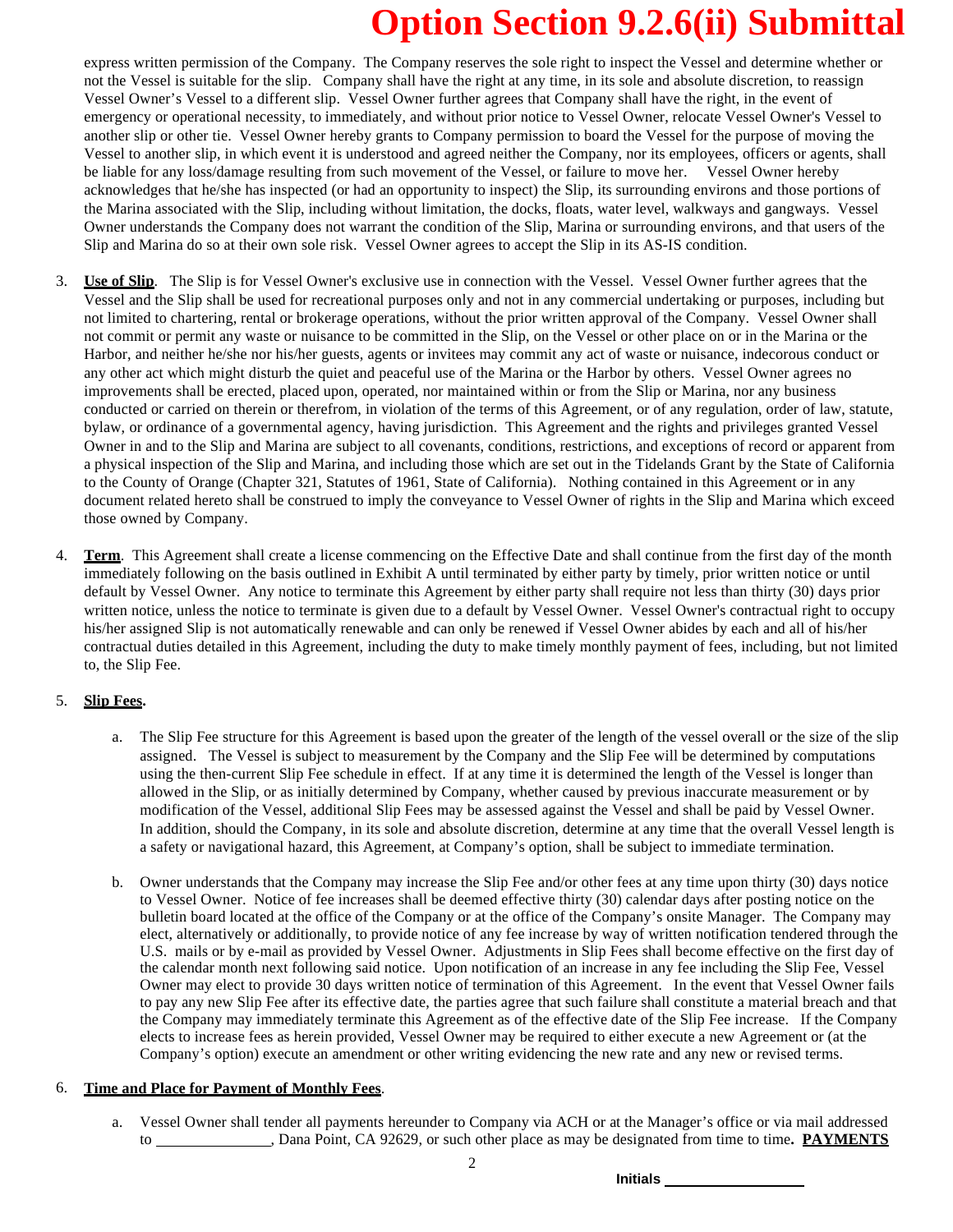### **OF ALL FEES AND CHARGES ARE DUE ON THE FIRST (1ST) DAY OF EACH MONTH WITH OR WITHOUT A BILLING STATEMENT AND ALL SLIP FEES NOT PAID BY THE FIFTH (5TH) DAY OF THE MONTH SHALL BE DELINQUENT AND INCUR A 10% PENALTY**. Any failure to make payments when due under this Agreement shall constitute a material breach of this Agreement. If Vessel Owner is in breach of this

Agreement, the Company may immediately terminate this Agreement and pursue all remedies available in admiralty, at law or in equity.

- b. There will be a \$25.00 for the first and \$35.00 for the second administrative fee charged for any check or automatic clearing house (ACH) charge returned as unpayable, for any reason. After tender of a returned check Company may require Vessel Owner to thereafter tender payment by ACH, bank check or money order. A minimum \$100.00 administrative fee will be charged to the account of the Vessel Owner and his/her Vessel on any occasion when the Company prepares legal documents to recover the amounts due and/or possession of the Slip.
- 7. **Security Deposits**. Upon execution of this Agreement, Vessel Owner shall pay to the Company the Security Deposit provided in Attachment A of this Agreement. Upon termination of this Agreement, but only after and upon the condition that Vessel Owner has vacated the Slip and surrounding Marina areas in an undamaged condition (save ordinary wear and tear) and performed all of Vessel Owner's obligations under the Agreement (including payment of all fees, utility charges and other charges) and returned all access keys and/or cards, the Company shall refund to Vessel Owner the total Security Deposit received by Company, less any amount necessary to pay for restoring the Slip to a leasable condition, or any other fees or charges owed by Vessel Owner. Vessel Owner may not use the Security Deposit as, nor deduct it from, the Slip Fee for any month. However, the Company may elect at any time, at its option, to apply all or any portion of the Security Deposit to the Slip Fee or other account arrearages, or for purposes of effecting repairs necessary due to damage to the Company's property caused by Vessel Owner (or his/her guest/invitee), in which event the Vessel Owner shall immediately become obligated to tender the sum necessary to replace any of the Security Deposit funds applied to such arrearages, or used for such repairs and/or cleaning. Should Company increase the monthly Slip Fee or Vessel Owner transfers to a larger slip within the Marina or obtains a live-aboard permit, there will be an increase in the amount of the Security Deposit to correspond with the new monthly Slip Fee. Vessel Owner acknowledges and agrees that no interest shall be payable by the Company on any Security Deposit held by the Company, and that Company shall not be required to keep the Security Deposit separate from its general funds.
- 8. **Key, Card Fees & Access**. Dock entrances and/or other areas of the Marina are limited access and may be entered by use of a card, key or other electronic means. Vessel Owner shall upon execution of this Agreement pay a fee per dock gate key issued, a fee per parking lot/bathrooms card and/or may be required to pay a fee for membership/inclusion in a security system app. Means of access shall be strictly controlled by Company and the rules, regulations and manner by which access is granted may change from time to time at the sole and absolute discretion of Company. Any replacements or changes to keys, cards or other means of access shall require additional administrative fees. All cards/keys/codes/apps shall be deactivated at the termination of this Agreement. Company reserves the right to limit the number of keys/cards/codes/apps issued and/or revise fees at any time.
- 9. **Utilities & Services**. Each Slip is provided electrical and water connections for Vessel Owner's use. However, Company reserves the right to install separate electrical and/or water metering for the Slip and Vessel Owner shall be responsible for payment of all electrical and/or water charges indicated by such separate meter promptly upon presentation of a bill for same from Company. No other utilities are provided to the Slip under this Agreement. Additional services may be available for Vessel Owner's use at Vessel Owner's cost through separate contract arranged by Vessel Owner, at Vessel Owner's option through providers approved and selected by Company at its sole discretion. Vessel Owner acknowledges and agrees that Company has no responsibility for said other services and disclaims any representation or warranty as to their adequacy or suitability for any purpose. All costs associated with such other services, including, but not limited to maintenance and repair costs, shall be the sole responsibility of Vessel Owner. In the event Vessel Owner desires additional services for its Slip that shall require the installation of connections, hardware and/or the making of any improvements, alterations or changes to the Slip or the Marina, Vessel Owner must first obtain the prior written consent of the Company.
- 10. **Default Under this Agreement By Vessel Owner**. Vessel Owner shall be in default under this Agreement in the event:
	- a. Vessel Owner fails to make any payment of Slip Fees when due;
	- b. Vessel Owner attempts to make or suffers to be made any transfer or assignment of this Agreement or the Slip;
	- c. Vessel Owner attempts to make or suffers to be made any sublicense of the Slip;
	- d. Vessel Owner fails to provide the insurance in the form and in the amounts required under Paragraph 19 hereof within five (5) days after written notice from Company;
	- e. Vessel Owner vacates the Slip for longer than thirty (30) days other than as provided in Section 23 below or Vessel Owner abandons the Slip; or
	- f. Vessel Owner fails to observe, keep, perform or, if curable, then cure within fifteen (15) days after written notice from Company, any of the other terms, covenants, agreements or conditions contained in this Agreement, including, but not limited to, the Rules and Regulations (inclusive of applicable city, county, state and national laws and regulations).

3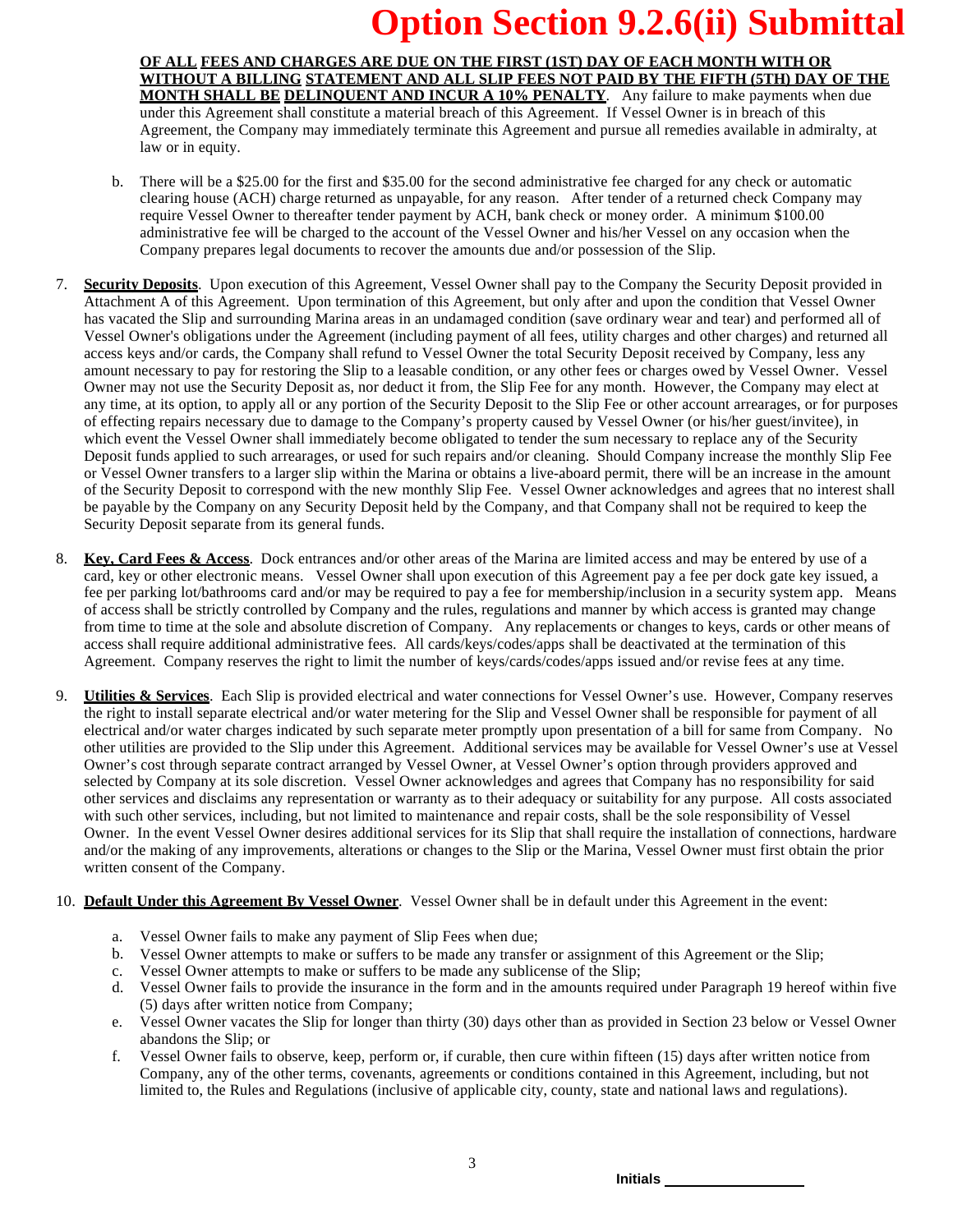- 11. **Company's Remedies**. Upon the occurrence of a default by Vessel Owner under this Agreement, in addition to and without waiving any other rights or remedies available to Company at law or in equity or otherwise provided in this Agreement, Company may, at its option, cumulatively or in the alternative, exercise all or any of the following remedies:
	- Maritime Lien. Company may pursue all of its rights or remedies under state or federal law to attach the Vessel and sell the Vessel at auction to satisfy a maritime lien arising from the Vessel Owner's failure to pay for the wharfage services provided to Vessel Owner under this Agreement. Vessel Owner agrees that in the event of a default under this Agreement the Company shall become entitled, without providing advance notice, to chain the Vessel to the Marina improvements where she lies, or move the Vessel to any other location in the water or on land and chain the Vessel at her new location, charging impound fees at the greater of \$50 per day and the current market-rate for the storage or wharfage of the Vessel. Vessel Owner specifically agrees that if the Company elects to move or chain the Vessel as herein provided, Vessel Owner shall indemnify, defend and hold the Indemnified Parties (as defined in Section 18) harmless from and against all liability arising from or in any way connected with the chaining or moving of the Vessel. Vessel Owner shall in such event remain liable for the full amount of the Slip Fees as they become due, notwithstanding that the Vessel has been moved and/or chained.
	- b. Other Lien Rights and Remedies. Company may pursue, at its sole election, all other measures available to enforce its remedies available in admiralty, at law and/or equity, including vessel arrest or attachment, sale of the Vessel pursuant to federal maritime law, the California Boaters Lien Law, and any other available remedy, without prior notice to Vessel Owner, and may exercise other rights herein detailed. By execution of this Agreement, Vessel Owner acknowledges that pursuant to Harbors and Navigation Code Section 501 and by the terms of this Agreement, the Company shall have a lien on the Vessel for money which may become due under this Agreement. Vessel Owner agrees the Company has the right to take possession and control of and remove and store the Vessel, at Vessel Owner's sole risk and expense, for the purpose of perfecting and executing upon Company's statutory lien rights in the Vessel. Upon Company's commencement of actions to obtain a lien against the Vessel, Vessel Owner shall be charged a \$100 lien process fee.
	- c. Right to Terminate. The Company's obligation to provide wharfage under the Agreement may be unilaterally terminated by the Company in the event of Vessel Owner's default under this Agreement at which time Company may pursue any or all of its legal, equitable and/or admiralty remedies.
- 12. **Rules and Regulations**. Vessel Owner agrees that Company's Marina/Slip Rules and Regulations attached hereto and incorporated as Attachment "B", as amended from time to time (the current version of the Rules and Regulations shall be posted at the Manager's office), are an integral part of this Agreement. Vessel Owner understands and agrees the Rules and Regulations may be modified by posting revised Rules and Regulations on the bulletin board located outside the Manager's office; in such event, the revised/modified Rules and Regulations shall become effective seven (7) calendar days after they are so posted. Vessel Owner understands and agrees that Company may provide notice of modifications to Rules and Regulations, alternatively, by way of written notification tendered by  $\dot{U}$ .S. mail or by electronic means, in which event the modification(s) shall become effective the seventh (7th) calendar day after such notification is deposited into the U.S. mails or sent electronically. Vessel Owner shall comply, and shall cause Vessel Owner's family, agents, Vessel Owners and invitees to comply with the then current Company Rules and Regulations.
- 13. **Solicitors**. Vessel Owner shall not permit solicitors, brokers, or salesmen to access the Marina except as otherwise approved in writing by Manager. **Vessel Owner shall not post any "For Sale" sign(s) or notices within the Marina.**

### 14. **Non-Transferability of Agreement.**

- a. **THE AGREEMENT AND VESSEL OWNER'S RIGHTS HEREUNDER CANNOT BE ASSIGNED OR TRANSFERRED AND ANY ATTEMPT TO DO SO SHALL IMMEDIATELY VOID THIS AGREEMENT**. **In addition, the Agreement and Vessel Owner's rights hereunder cannot be sub-licensed by Vessel Owner**. **In the event** Vessel Owner sells or parts with possession of the Vessel, the new owner and/or possessor of the Vessel shall have no right to the Slip previously occupied by the Vessel. Vessel Owner understands that he/she is not allowed under the terms of this Agreement to bring any Vessel other than the one described in Attachment A hereto and one dinghy into the assigned Slip. The Agreement is for the benefit of the Vessel Owner and Vessel together. A new contract **must be negotiated if either the Vessel Owner or the Vessel mentioned herein is changed**. **Vessel Owner shall not represent that the Slip is transferable with the Vessel and shall indemnify, defend and hold Indemnified Parties harmless for any damages resulting from such representation.**
- 15. **Marina Security**. The Company provides no security protection and assumes no responsibility whatever for the personal safety of Vessel Owner or his/her guests, or for the safety of any vessels or their appurtenances. If the Company elects to do so, it is understood such security is solely for the protection of the Company's property.
- 16. **Release From Soot, Smoke, Oil or Wake Damages**. Vessel Owner does hereby release the Indemnified Parties from any and all claims, damages or liabilities arising out of the injury or damage to Vessel Owner, his/her guests or employees, or his/her Vessel or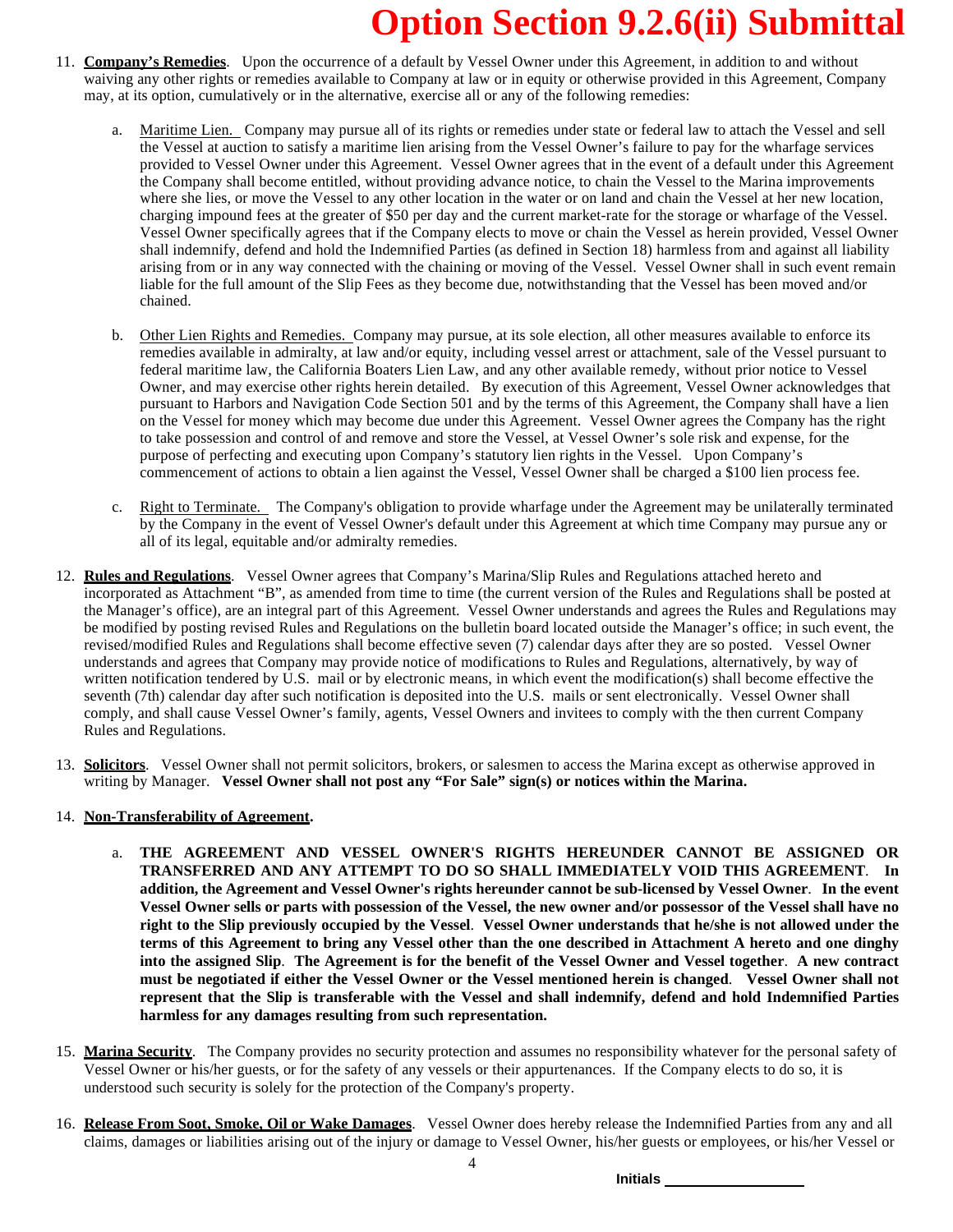her contents, from soot, smoke, oil, wake or any other substance existing upon, in or over waters in the Marina or the Harbor or from the water depth of the Marina or the Harbor.

17. **No Interference with Company Lien Rights**. Both possessory and non-possessory liens arise in favor of the Company by operation of both state and federal law respectively. Vessel Owner represents and warrants that there is no existing sales agreement or other agreement, such as a finance agreement, which would limit the Company's ability to impose or enforce such liens, and that Vessel Owner is fully authorized to enter into contractual agreements such as the instant one which may give rise to a lien upon the Vessel under the Federal Maritime Lien Act or pursuant to state law, such as the California "Boaters Lien Law". If Vessel Owner is without such authority or is unsure as to his/her authority then the following must be supplied: the name, address and telephone number of the individual or agency, if any, whom Vessel Owner believes should be contacted and informed of the possibility of imposition of liens encumbering the Vessel.

### 18. **Liability and Indemnity.**

- a. During the term of this Agreement or while the Vessel remains in the Marina or in the possession of the Company or its assignee, all risk of loss of or damage to the Vessel shall be upon Vessel Owner. Subject to subsection (b) below, and in addition to all other liability limitation and indemnity provisions herein contained, Vessel Owner, as a material part of the consideration to be rendered Company under this Agreement, hereby waives all claims, causes of action, liabilities, losses, and damages, whether direct or consequential (collectively "Claims") against Company, County of Orange and their officers, agents, affiliates, subsidiaries, managers, directors, (including Manager) and employees (collectively "Indemnified Parties") for (i) Claims arising from interruption of or interference with service, (ii) all Claims for damage to the Vessel, her gear and her equipment, vehicles, or any goods, wares, or equipment in, upon, or about the Vessel or the Marina or the Harbor, and (iii) Claims for injuries or death to persons including, but not limited to, Vessel Owner, his/her family, agents, employees, invitees, or others occurring on, in or about the Vessel, the Marina or the Harbor including landside areas within the Harbor, from any cause whatsoever arising at any time including, but not limited to, theft, fire, acts of God, riots, strikes, collision, water levels, insufficiencies involving the electrical and other utility systems, chaffing, sinking, dock maintenance or faulty repair occasioned by ordinary negligence or other causes. Vessel Owner agrees to hold harmless, indemnify, protect and defend the Indemnified Parties from and against all such Claims for loss, damage, injury or death.
- b. The liability of the Indemnified Parties may be established only by way of an affirmative showing of gross negligence or willful misconduct. Their liability, if so established by way of such showing, shall be strictly limited to direct costs, and in no event shall Indemnified Parties be liable for any consequential damages whatsoever.

### 19. **Insurance**.

- a. Vessel Owner agrees to purchase all required insurance at Vessel Owner's expense and to provide the Company certificates of insurance, including all endorsements required herein, necessary to satisfy the Company that the insurance provisions of this Agreement have been complied with and to keep such insurance coverage and the certificates and endorsements current and in-force during the entire term of this Agreement. This Agreement shall automatically terminate at the same time Vessel Owner's insurance coverage is terminated. If within ten (10) business days after termination under this Clause Vessel Owner obtains and provides evidence of the required insurance coverage acceptable to Company, this Agreement may be reinstated at the sole and absolute discretion of Company. Vessel Owner shall pay Company \$100 for processing the reinstatement of this Agreement.
- b. Vessel Owner agrees that Vessel Owner shall not operate on the Marina area at any time if the required insurance is not in full force and effect as evidenced by a certificate of insurance and necessary endorsements or, in the interim, an official binder being in the possession of Company. In no cases shall assurances by Vessel Owner, its employees, agents, including any insurance agent, be construed as adequate evidence of insurance. Company will only accept valid certificates of insurance and endorsements, or in the interim, an insurance binder as adequate evidence of insurance. Vessel Owner also agrees that upon cancellation, termination, or expiration of Vessel Owner's insurance, Company may take whatever steps are necessary to interrupt any operation from or on the Agreement Area until such time as the Company reinstates the Agreement.
- c. If Vessel Owner fails to provide Company with a valid certificate of insurance and endorsements, or binder at any time during the term of the Agreement, Company and Vessel Owner agree that this shall constitute a material breach of the Agreement. Whether or not a notice of default has or has not been sent to Vessel Owner, said material breach shall permit Company to take whatever steps necessary to interrupt any operation from or on the Agreement Area, and to prevent any persons, including, but not limited to, members of the general public, and Vessel Owner's employees and agents, from entering the Agreement Area until such time as Company is provided with adequate evidence of insurance required herein. Vessel Owner further agrees to hold Company harmless for any damages resulting from such interruption of business and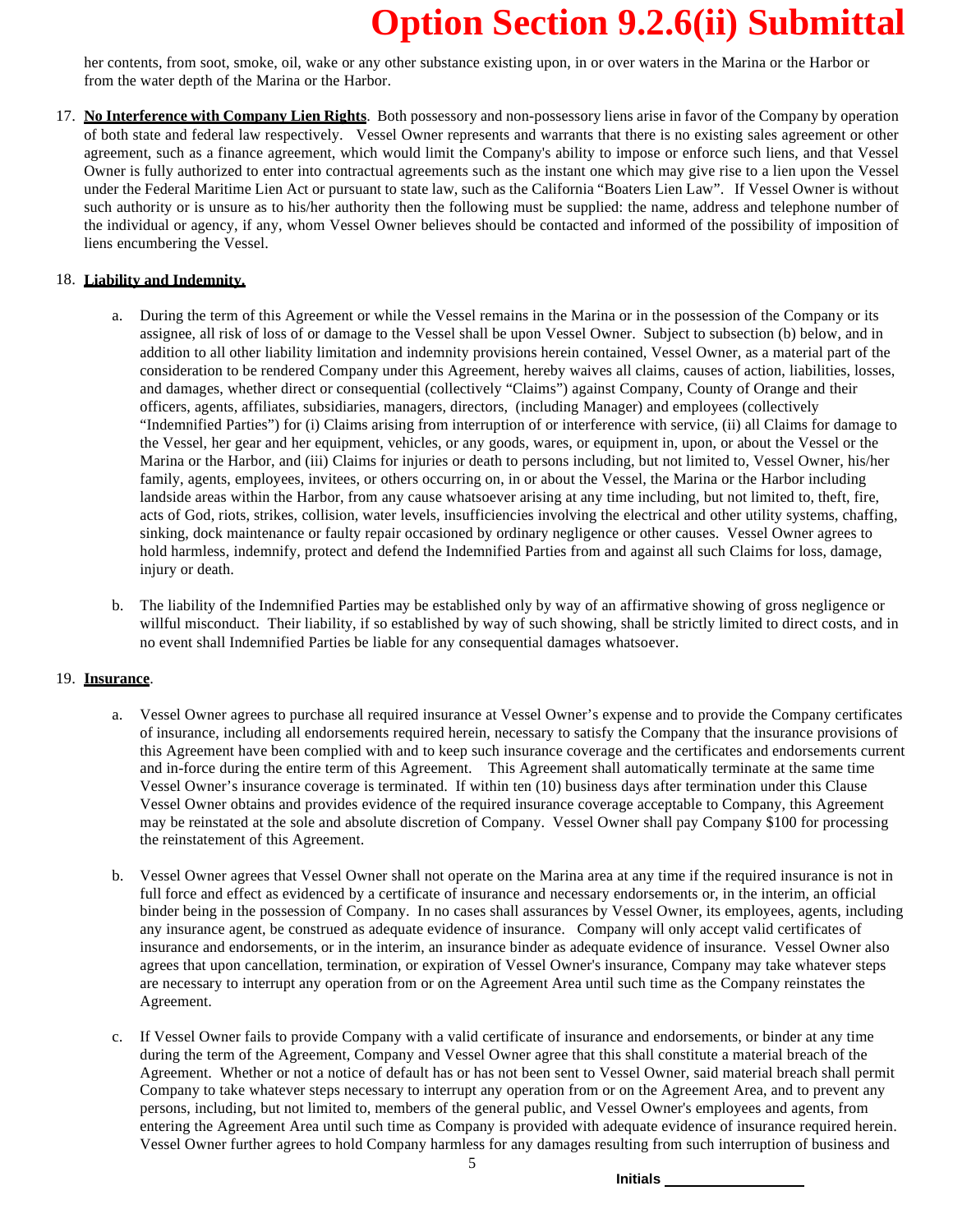possession, including, but not limited to, damages resulting from any loss of income or business resulting from the Company's action.

- d. All insurance policies required by this Agreement shall declare any deductible or self-insured retention (SIR) in an amount in excess of \$25,000 (\$5,000 for automobile liability), which shall specifically be approved by Manager. Vessel Owner shall be responsible for reimbursement of any deductible to the insurer. Any self- insured retentions (SIRs) or deductibles shall be clearly stated on the certificate of insurance. If the Vessel Owner fails to maintain insurance acceptable to the Company for the full term of this Agreement, the Company may terminate this Agreement.
- e. The policy or policies of insurance must be issued by an insurer licensed to do business in the state of California (California Admitted Carrier) or approved to issue insurance on a non-admitted basis. Minimum insurance company ratings as determined by the most current edition of the **Best's Key Rating Guide/Property-Casualty/United States or ambest.com** shall be A- (Secure Best's Rating) and VIII (Financial Size Category). The policy or policies of insurance maintained by the Vessel Owner shall provide the minimum limits and coverage as set forth below:

**Coverages -** Protection and Indemnity Insurance (P & I)

**Minimum Limits -** \$1,000,000 for any boat over 32 feet in length or \$500,000 for any boat under 32 feet in length

- f. The Company, Manager and County of Orange shall be added as an additional insured on all liability insurance policies required by this Agreement An additional insured endorsement evidencing that the Company is an additional insured shall accompany the certificate of insurance.
- g. All insurance policies required by this Agreement shall be primary insurance, and any insurance maintained by the Company shall be excess and non-contributing with insurance provided by these policies.
- h. All insurance policies required by this Agreement shall give the Company thirty (30) days' notice in the event of cancellation. This shall be evidenced by an endorsement separate from the certificate of insurance.
- i. All insurance policies and coverages required by this Agreement or maintained by the Vessel Owner shall waive all rights of subrogation against the Company, Manager and County of Orange.
- j. The Vessel Owner is aware of the provisions of Section 3700 of the California Labor Code which requires every employer to be insured against liability for Workers' Compensation or be self-insured in accordance with provisions of that code. The Vessel Owner will comply with such provisions and shall furnish the Company satisfactory evidence that the Vessel Owner has secured, for the period of this Agreement, statutory Workers' Compensation insurance and Employers' Liability insurance with minimum limits of \$1,000,000 per occurrence for any Vessel Owner employees subject to the act. Further, any employed crew of the vessel will be insured for Jones Act claims with minimum limits of \$5,000,000.
- k. Insurance certificates should be forwarded to the Company address provided in the Clause (NOTICES) below or to an address provided by Company. Vessel Owner has ten (10) business days to provide adequate evidence of insurance or this Agreement may be cancelled. Company expressly retains the right to require Vessel Owner to increase or decrease insurance of any of the above insurance types or require additional types of insurance as circumstances warrant throughout the term of this Agreement. Any additional coverage, increase or decrease in insurance will be as deemed by Company in its sole and absolute discretion to adequately protect Company.
- l. Company shall notify Vessel Owner in writing of changes in the insurance requirements. If Vessel Owner does not deposit copies of acceptable certificates of insurance and endorsements with Company incorporating such changes within thirty (30) days of receipt of such notice, this Agreement may be in breach without further notice to Vessel Owner, and Company shall be entitled to all legal remedies.
- m. The procuring of such required policy or policies of insurance shall not be construed to limit Vessel Owner's liability hereunder nor to fulfill the indemnification provisions and requirements of this Agreement.

20. **Physical Inspection**. Vessel Owner agrees at the commencement of this Agreement, and from time to time thereafter as the Company or its Manager may in its sole and absolute discretion determine is necessary for purposes of health and/or safety, the Vessel and Slip shall be subjected to physical inspection and approval by the Company; failure to permit such inspections will be regarded as a material breach of the Agreement.

21. **Documentation/Registration and Condition of Vessel**. A current copy of the California Vessel Registration (D.M.V.) or United States Coast Guard Documentation must be on file in the Manager's office, together with a current photograph of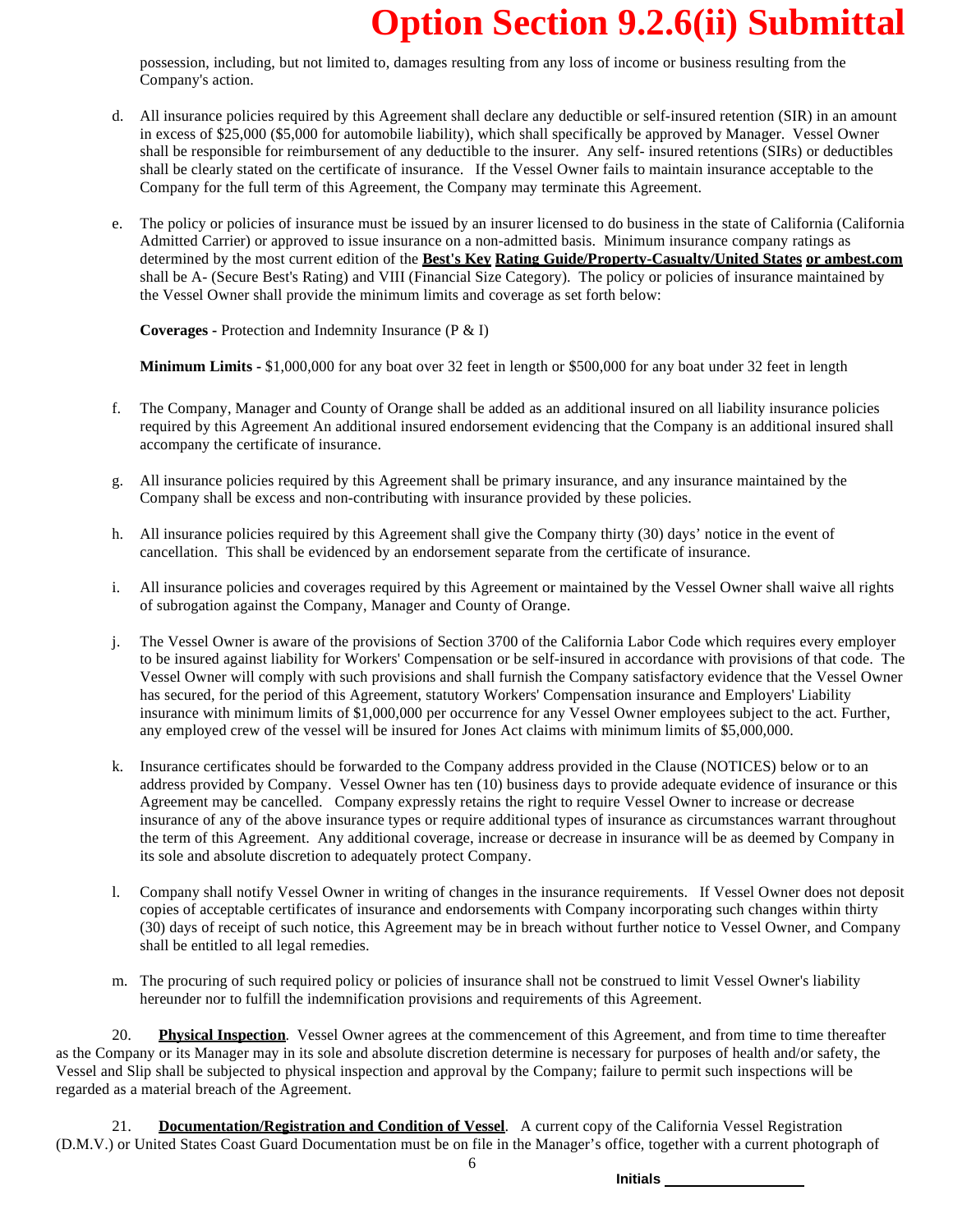the Vessel. **Vessel registration/documentation shall list the Vessel Owner(s) and all Company approved partners or equity owners**. Vessel Owner shall tender to the Company on a yearly basis, with or without prior demand therefore, a true and correct copy of the Vessel's then current state registration or federal documentation. Vessel Owner warrants that the Vessel is properly documented or registered pursuant to the laws of the United States and/or the State of California and that the Vessel is in compliance with all applicable U.S. Coast Guard safety regulations. Vessel Owner shall maintain the Vessel in a Seaworthy manner (as that term is defined in Exhibit B). Company shall be the sole judge of the adequacy of the Vessel's Seaworthiness.

22. **No Living Aboard**. **Vessel Owner understands and agrees that living aboard the Vessel by the Vessel Owner or** any other person is strictly prohibited unless otherwise approved, in advance, in writing by the Company, which approval the **Company may grant or withhold in the exercise of its sole and absolute discretion**. Occupancy of the Vessel for periods in excess of (a) 48 hours in any seven day period or (b) three (3) weeks of vacation per calendar year shall be regarded as "living aboard," and shall constitute a material breach of this Agreement. Notwithstanding the foregoing, the permitted time periods for occupying the Vessel provided for in the immediately preceding sentence may be extended by a period not to exceed 24 hours due to any major state or federal holiday occurring before or after said permitted Vessel occupancy period. If the Vessel Owner violates the live aboard restrictions contained in this Agreement, then at Company's option this Agreement may terminate automatically, without notice, the Vessel will be regarded as a trespasser with current wharfage rates imposed, and the Vessel Owner shall immediately remove the Vessel from the Marina. Vessel Owner may obtain from the Manager of the Marina a copy of the then current live-aboard policies, but said policies are not to be considered by anyone as an authorization by the Company to permit living aboard a vessel in the Marina or the Harbor and shall not exceed 3%.

23. **Slip Vacancy/Extended Absence**. Vessel Owner agrees that Company may use the Slip when temporarily not in use by Vessel Owner. Vessel Owner shall notify the Company in writing if the Vessel will not be in the assigned space at the Marina for any period exceeding thirty consecutive (30) days. In such event, Vessel Owner agrees Company may assign another vessel to the Slip during the period of the absence of Vessel Owner's Vessel and if Company collects Slip Fees during such absence, then Company shall share the proceeds from the temporary berthing on a 50/50 basis with Vessel Owner. If another vessel is so assigned to the Slip during such period of temporary absence, Vessel Owner understands and agrees Vessel Owner will remain responsible for payment of the current monthly slip fees regardless of any additional fees collected by the Company for said Slip. To assure the assigned Slip is available upon a Vessel's return, in the event the Vessel is absent from her Slip for thirty (30) or more consecutive days, Vessel Owner is required to provide Company at least 72 hours advance notice of the date and time the Vessel will return to her Slip.

24. **Electrical Extensions/Dock Power Connections**. The use of electrical extensions is at the sole risk of Vessel Owner or other user and the Company shall not be liable for damages caused by or as a result of the use of any electrical appliance.

25. **Overboard Sewage Discharges**. Overboard discharge of sewage, heads or holding tanks is forbidden by law and by Company's rules; violation of these terms is grounds for immediate eviction and termination of the Company's obligations to Vessel Owner under the Agreement. If the Vessel is equipped with a head or other permanent installation designed to hold human waste, the Vessel must be equipped with a marine holding tank. Vessel Owner agrees to permit inspection of such heads/installations upon demand by Company and agrees to the placement (at Company's discretion) of a dye tablet in the head's holding tank. Y-Valve must be placed in a closed and locked position within the Harbor.

26. **Reporting of Damage**. Any damage to Company property, the Marina or another's property located at the Marina or the Harbor caused by Vessel Owner's Vessel or Vessel Owner's guests/invitees must be reported by Vessel Owner to the Company immediately.

27. **Securing Vessel**. At all times during which the Vessel is berthed within the Slip, Vessel Owner shall cause it to be safely and properly secured to its Slip in a manner acceptable to the Company. This is the Vessel Owner's duty alone. However, if the Company deems it necessary to secure the Vessel for any reason, Vessel Owner agrees to pay the Company a reasonable service charge, in the minimum amount of \$25.00, for doing so plus the cost of all materials used therefore. However, the Company assumes no responsibility for the safety of the Vessel and will not be liable for fire, theft or any damage to said Vessel, its equipment, or any property in or on said Vessel by reason of Company's decision either to secure said Vessel or to not secure said Vessel.

28. **Damage to Company Property by Vessel Owner, Etc**. In the event Company property is damaged or destroyed by any negligent conduct by Vessel Owner or his/her guests or invitees, or the negligent failure of Vessel Owner to maintain or operate his/her Vessel, Vessel Owner shall immediately, upon demand by the Company and presentation to Vessel Owner of a statement of damages, tender full payment to the Company to cover the cost of such damage(s) or loss(es).

29. **Effect of Damage or Destruction**. In the event of damage to or destruction of all or a portion of the Marina or the Slip by fire, flood, earthquake, or any other cause or causes, the Company shall have the option to: (a) treat this Agreement as continuing and repair or restore the Marina or Slip to their condition before such damage or destruction within thirty (30) days of the occurrence of the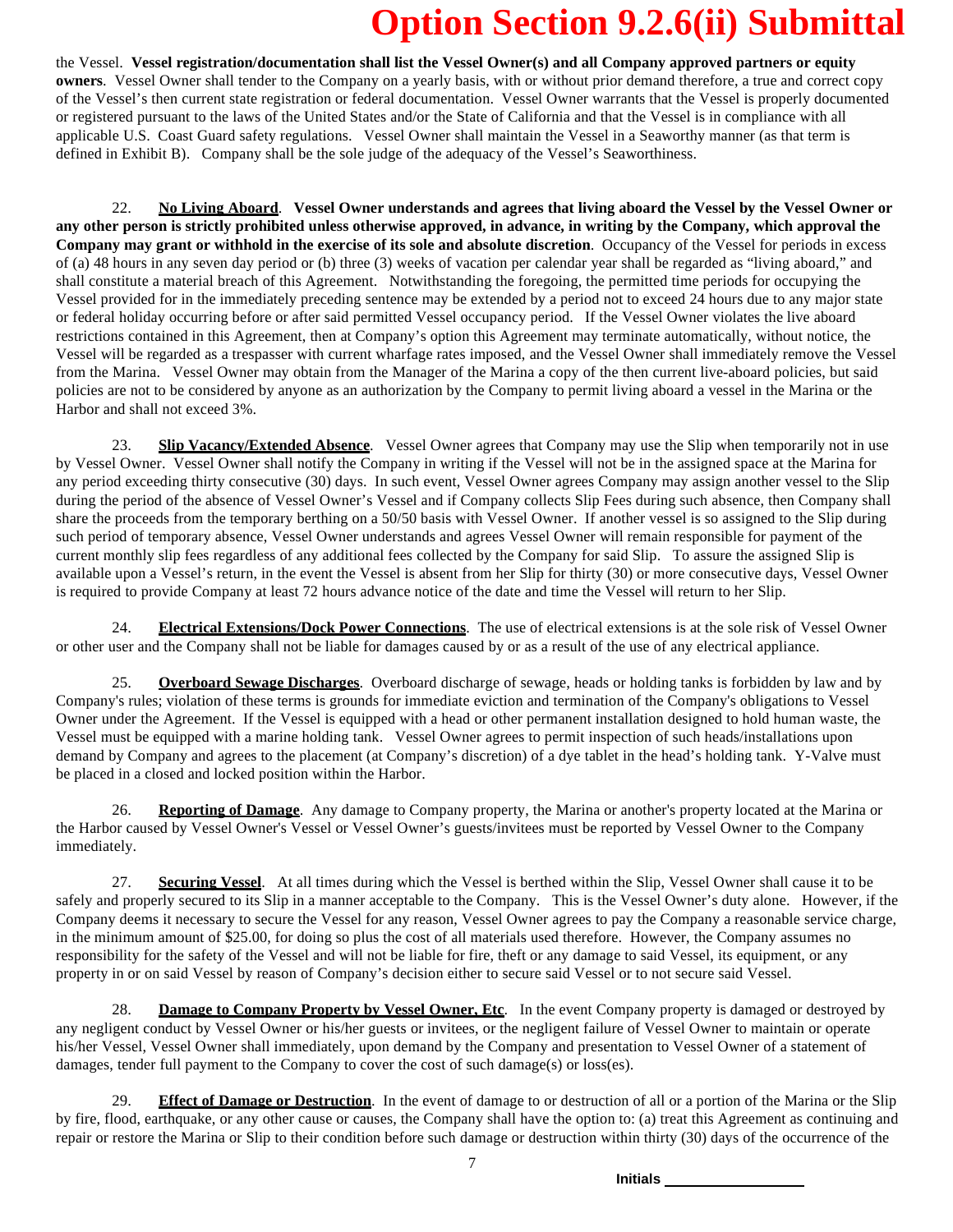same or, if insured, within thirty (30) days after the Company receives permission from the insurer to proceed with repair or restoration; or (b) terminate this Agreement and all further obligations hereunder of either party by written notice to Vessel Owner. After the occurrence of such damage or destruction, the Vessel Owner's obligation to pay fees hereunder shall be abated in an amount which the Company, in its sole and absolute discretion, shall determine to be proportionate to the area of the Slip tendered unfit for use by Vessel Owner during the period of repair or restoration.

30. **Apportionment of Costs Incurred in Providing Storm Protection**. Vessel Owner is solely responsible for the safety of his/her Vessel, and Vessel Owner agrees that the Company shall have no obligation whatsoever to take action(s) in advance of or during a storm, or otherwise, to preserve or protect Vessel Owner's Vessel. It is further agreed, however, that the Company may, at its sole election, undertake such actions during or in advance of a storm or other threatened unfavorable weather as it alone deems appropriate and/or necessary to preserve or protect any or all vessels located on its premises. In such event it is agreed that Vessel Owner shall indemnify, defend and hold the Indemnified Parties harmless for any and all personal injury or death or property damage occurring in connection with the Company's efforts to preserve or protect vessels during or in advance of a storm. It is further agreed that if the Company provides such preservative/protective services during or in advance of a storm, all costs associated with such rendering of such services shall be apportioned on a pro-rata basis among all vessel owners in the Marina.

31. **Removal of Unseaworthy Vessel or Vessel In Disrepair**. If Vessel is not Seaworthy, is in a sinking condition, in a state of disrepair as determined in the sole and absolute discretion of Company, or if she is deemed by the Company to pose a health, safety or pollution risk, the Company may, but is not required to, remove the Vessel from the water and dry store her, both at Vessel Owner's sole risk and expense.

32. **Failure to Vacate**. If Vessel Owner fails to pay the Slip Fee or other fees as required herein, or if he/she fails to remove the Vessel from the Marina following termination of this Agreement, it is agreed the Vessel will be regarded for all purposes as a trespasser. It is agreed that in such event the Company shall charge Slip Fees for the Vessel at the then current impound vessel rates until such time as the Vessel is removed or disposed of as provided by state and/or federal law.

33. **Vessel Abandonment -- Disposal At Vessel Owner Cost**. In the event Company terminates this Agreement by providing written notice to Vessel Owner (at his/her last known address or e-mail) of such termination, Vessel Owner shall immediately remove his/her Vessel from the Marina. After the date of such termination, wharfage rates for the Vessel, which will be regarded as a trespasser, will be calculated at the then current impound vessel rate. If for any reason the Vessel is not removed within 60 days of the date of termination of this Agreement it is agreed the Vessel shall be conclusively regarded for all purposes as having been abandoned. In such event, the Company shall become entitled to dispose of the Vessel in any manner, including but not limited to destruction, public or private sale, or any other means. If the Vessel is disposed of in such manner, Vessel Owner shall indemnify, protect and defend the Indemnified Parties from and against all actual or potential liability (including but not limited to legal claims, liens and judgments) arising from or in any way pertaining to such Vessel disposal. The Vessel Owner shall be liable for all costs of such disposal, including but not limited to surveying costs, disposal costs, storage costs, and legal fees.

34. **Salvage Services**. The Company has no obligation whatsoever to dewater or provide any salvage service to the Vessel should she spring a leak or otherwise need assistance in remaining afloat or in Seaworthy condition. It is agreed that the Company, in its sole election, may elect to dewater or provide the Vessel with other salvage services. In the event the Company determines the Vessel is in need of dewatering or other salvage services and the Company elects to provide such services, Vessel Owner shall be obligated to pay all material/labor costs associated with the rendering of such services or \$150 plus material costs for each hour such services are provided, whichever sum is greater, and Vessel Owner shall indemnify, protect and defend the Indemnified Parties from and against all actual or potential liability therefrom arising or relating.

35. **Tender of Required Notice(s)**. All notices by one party to the other under this Agreement shall be in writing and mailed via United States first class regular mail, postage prepaid or via electronic mail. Notice to the Vessel Owner shall be to the Vessel Owner's address or e-mail address indicated on Attachment "A". It is Vessel Owner's sole responsibility to notify Company of any change of these addresses, and Vessel Owner agrees that notice sent to either of the Vessel Owner's addresses as listed in Attachment "A" shall be conclusively deemed as legally effective. Company reserves the right to change its address for notification purposes by providing written notice of such change to Vessel Owner at his/her last known address. Notice by Vessel Owner to Company shall be mailed to:

> Dana Point, CA 92629 Attn: Manager

\_\_\_\_\_\_\_\_\_\_\_\_\_\_\_\_\_\_\_\_

36. **Agreement As Complete Expression Parties' Understandings**. The Agreement contains a complete expression of the Agreement between the parties hereto and there are no promises, representation, agreements, warranties or inducements except such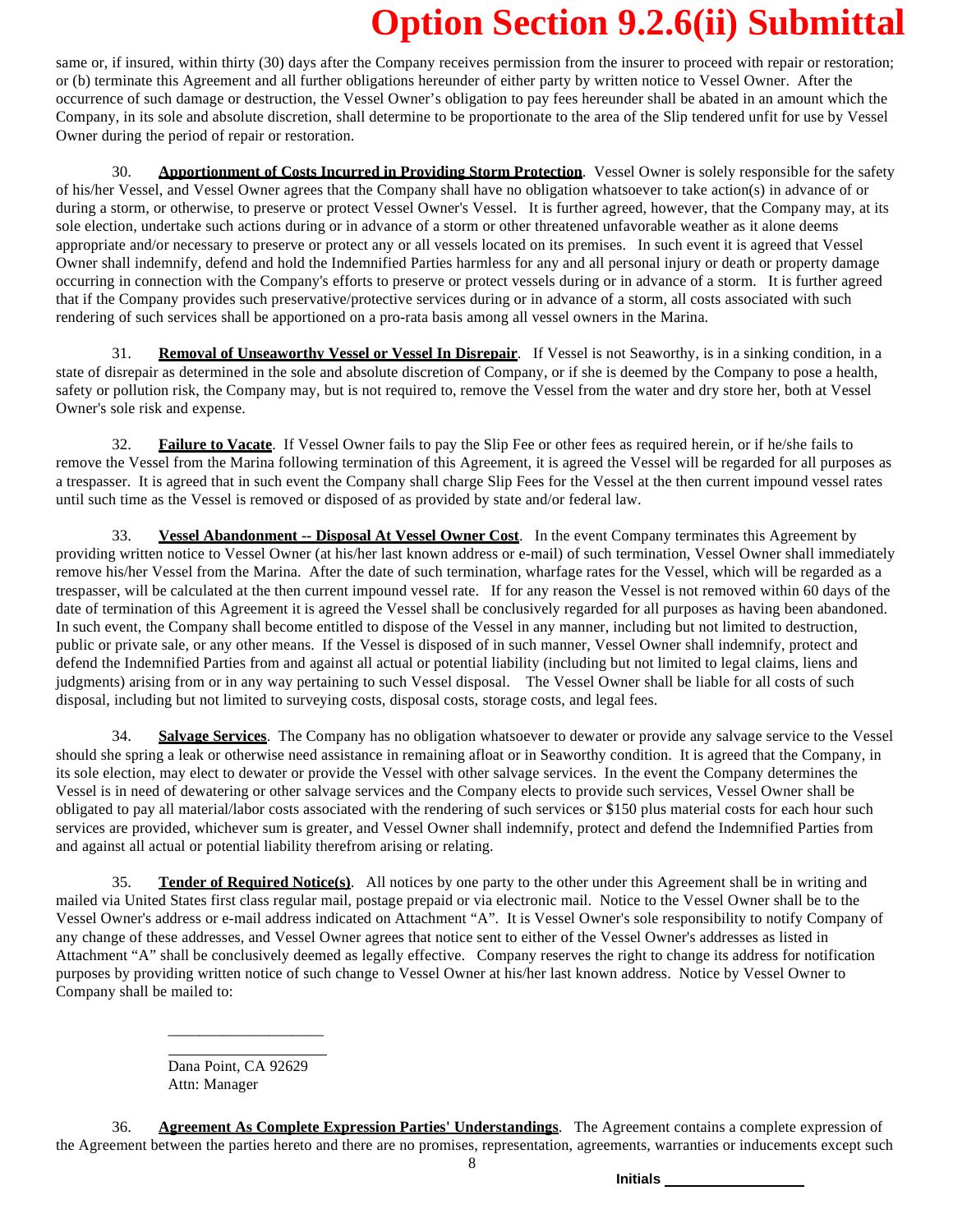as are made herein and fully set forth. No alterations of any of its terms, covenants or conditions shall be binding unless reduced to writing and signed by the parties hereto other than as provided in Sections 5 and 12 hereof. It is agreed that all of the rights, remedies and benefits provided by the Agreement shall be cumulative and shall not be exclusive of any other of said rights, remedies, and benefits, or of any other rights, remedies and benefits allowed by law. The subject heading of the Sections of the Agreement are included for purposes of convenience only and shall not affect the construction or interpretation of any of its provisions.

**37. Waiver & Severability**. The failure of Company to insist upon the performance of any term hereof, or the waiver of any breach of any term hereof, shall not be construed as thereafter waiving any such terms and conditions, but the same shall continue and remain in full force and effect as if no such forbearance or waiver had occurred. No action taken by the Company in equity or at law, whether in state or federal court, shall be construed as a waiver of the Company's maritime statutory or contractual or other rights at law, in equity or in admiralty, including its right to recover as part of its lien directly against the Vessel all costs incurred in connection with collection of Slip Fees and other fees due under the Agreement.

38. **Termination of Prior Agreements**. It is mutually agreed that this Agreement shall terminate and supersede any prior agreements between parties hereto covering all or any portion of the Slip or Marina. Notwithstanding the foregoing, this provision shall not release Vessel Owner from any obligations under any prior agreements to be performed through the effective date of this Agreement or from any obligations of indemnification based upon events occurring prior the effective date of this Agreement.

39. **Taxes and Assessments**. This Agreement may create a possessory interest, which is subject to the payment of taxes levied on such interest. It is understood and agreed that all taxes and assessments (including but not limited to said possessory interest tax) which become due and payable upon the Slip, shall be the full responsibility of Vessel Owner, and Vessel Owner shall cause said taxes and assessments to be paid promptly.

40. **Partial Invalidity**. If any term, covenant, condition or provision of this Agreement is held by a court of competent jurisdiction to be invalid, void, or unenforceable, the remainder of the provisions hereof shall remain in full force and effect and shall in no way be affected, impaired, or invalidated thereby and the parties agree the remaining provisions shall be deemed to be in full force and effect, as if they had been executed by both parties subsequent to the expungement of the invalid provision(s).

41. **Disposition of Abandoned Personal Property**. If Vessel Owner abandons the Agreement Area or is dispossessed thereof by process of law or otherwise, title to any personal property belonging to Vessel Owner (except for the vessel provisions of Paragraph 11 (Company's Remedies)) and left within the Slip or Marina ten (10) days after such event shall be deemed, at the Managers' option, to have been transferred to Company. Manager shall have the right to remove and to dispose of such property without any Company liability therefore to Vessel Owner or to any person claiming under Vessel Owner, and shall have no need to account for the property.

42. **Time is of the Essence**. Time is of the essence in the Agreement. Failure to comply with any time requirements of this Agreement shall constitute a material breach of this Agreement.

43. **Governing Law, Venue, Costs and Attorney Fees**. This Agreement has been negotiated and executed in the State of California and shall be governed by and construed under the laws of the State of California. In the event of any legal action to enforce or interpret this Agreement, the sole and exclusive venue shall be a court of competent jurisdiction located in Orange County, California, and the parties hereto agree to and do hereby agree to and do hereby submit to the jurisdiction of such court, notwithstanding Code of Civil Procedure section 394. In the event of litigation relating to the subject matter of this Agreement, the prevailing party shall be entitled to receive from the other party its reasonable attorneys' fees and costs.

44. **Vessel Owner's Legal Capacity**. The person signing below as the "Vessel Owner" attests that he/she is legally entitled to bind the Vessel and all of her owners to all terms of this Agreement, that in the event the person signing below is not the sole owner of the Vessel he/she has obtained the express permission of all persons with an ownership or equitable interest in the Vessel, and that he/she at the time of reviewing/executing this Agreement is not under the influence of alcohol or any legal or illicit drug, and that he/she has reached the legal age of majority, and that he/she is not legally incapacitated or otherwise unable to fully understand and appreciate the terms contained herein.

45. **Authority of Manager**. The Company maintains all authority under this Agreement, which may be exercised through its Manager.

### **THIS AGREEMENT IS A LEGAL CONTRACT BETWEEN YOU AND THE COMPANY**. **THIS AGREEMENT DOES NOT CREATE A BAILMENT OR LANDLORD-TENANT RELATIONSHIP BETWEEN YOU AND THE COMPANY**. **IF YOU DESIRE LEGAL ADVICE, CONSULT YOUR**

9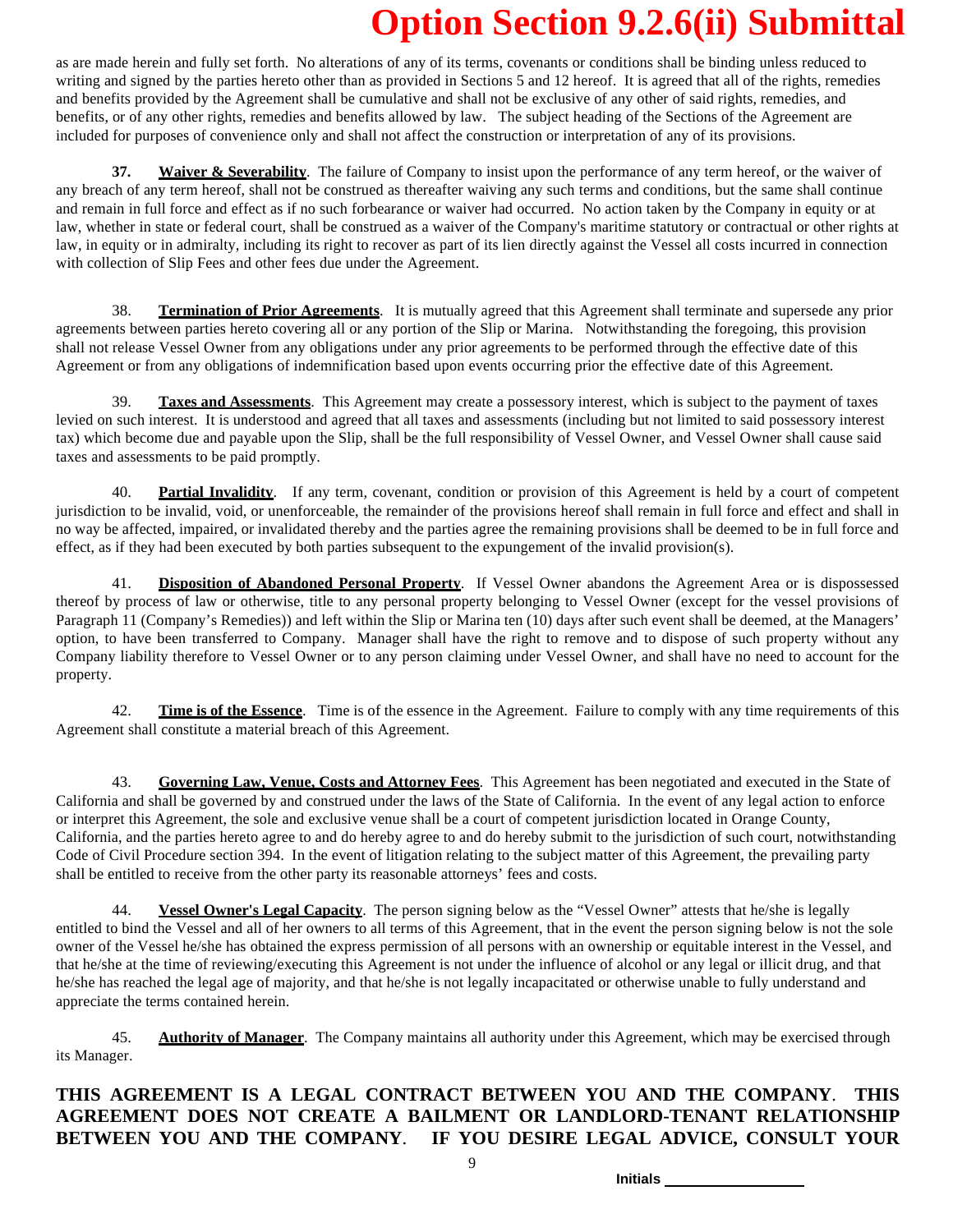**ATTORNEY**. **ANY AGENT OR EMPLOYEE OF THE COMPANY, INCLUDING, BUT NOT LIMITED TO THE MANAGER OR ITS EMPLOYEES, IS NOT AUTHORIZED TO PROVIDE LEGAL ADVICE TO YOU REGARDING THIS AGREEMENT**. **BY SIGNING AND DATING BELOW, YOU WILL BE SIGNIFYING TO THE COMPANY THAT YOU HAVE READ, UNDERSTAND AND FULLY AGREE TO ABIDE BY EACH TERM OF THE AGREEMENT.**

VESSEL OWNER/LICENSEE:

Dated: \_\_\_\_\_\_\_\_\_, 20\_\_\_

Vessel Owner Signature

DANA POINT HARBOR PARTNERS, LLC

Dated: \_\_\_\_\_\_\_\_\_, 20\_\_\_

By:

Title: **Authorized Signatory Authorized Signatory**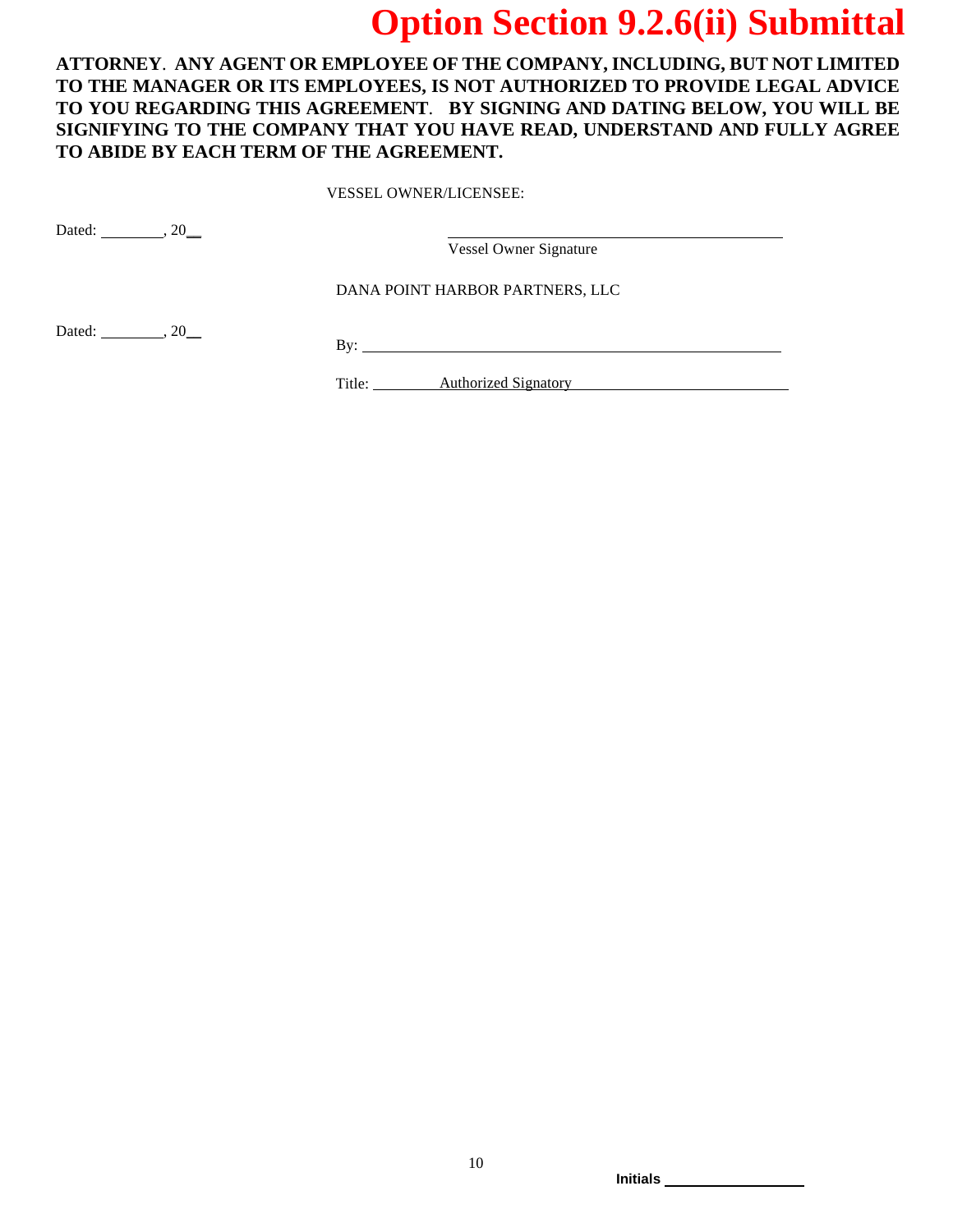### **ATTACHMENT A**

### **DANA POINT HARBOR MARINA SLIP LICENSE AGREEMENT**

|                                                                                                                      |  | 1.) EFFECTIVE DATE_______________________, subject to physical inspection and approval of Vessel by Manager.                                                                                                                                      |  |  |
|----------------------------------------------------------------------------------------------------------------------|--|---------------------------------------------------------------------------------------------------------------------------------------------------------------------------------------------------------------------------------------------------|--|--|
| 2.) VESSEL OWNER                                                                                                     |  |                                                                                                                                                                                                                                                   |  |  |
|                                                                                                                      |  |                                                                                                                                                                                                                                                   |  |  |
| If Vessel Owner is a corporation or other entity,                                                                    |  |                                                                                                                                                                                                                                                   |  |  |
|                                                                                                                      |  |                                                                                                                                                                                                                                                   |  |  |
|                                                                                                                      |  |                                                                                                                                                                                                                                                   |  |  |
|                                                                                                                      |  | HOME PH: $(\_\_)$ CELL PH: $(\_\_)$                                                                                                                                                                                                               |  |  |
| DRIVERS LICENSE:                                                                                                     |  |                                                                                                                                                                                                                                                   |  |  |
|                                                                                                                      |  |                                                                                                                                                                                                                                                   |  |  |
|                                                                                                                      |  |                                                                                                                                                                                                                                                   |  |  |
|                                                                                                                      |  |                                                                                                                                                                                                                                                   |  |  |
|                                                                                                                      |  |                                                                                                                                                                                                                                                   |  |  |
|                                                                                                                      |  |                                                                                                                                                                                                                                                   |  |  |
|                                                                                                                      |  |                                                                                                                                                                                                                                                   |  |  |
| 3.) VESSEL DESCRIPTION                                                                                               |  | If more than one person is identified above, each shall be jointly and severally liable for performance of the obligations hereunder. "Vessel<br>Owner" is defined in Section 2 of the Agreement. Identify % ownership of all interested parties. |  |  |
|                                                                                                                      |  |                                                                                                                                                                                                                                                   |  |  |
| <b>BEAM</b><br>(Length overall- including bow pulpit, outdrives,<br>swim platform, etc. $-$ tip to tail measurement) |  | DRAFT__________________                                                                                                                                                                                                                           |  |  |
|                                                                                                                      |  |                                                                                                                                                                                                                                                   |  |  |
|                                                                                                                      |  |                                                                                                                                                                                                                                                   |  |  |
|                                                                                                                      |  |                                                                                                                                                                                                                                                   |  |  |
|                                                                                                                      |  |                                                                                                                                                                                                                                                   |  |  |
|                                                                                                                      |  |                                                                                                                                                                                                                                                   |  |  |
|                                                                                                                      |  | Please provide a copy of current insurance certificate for file with Company as additional insured                                                                                                                                                |  |  |
| 4.) DEFINITIONS AND TERMS                                                                                            |  |                                                                                                                                                                                                                                                   |  |  |
| $SLIP \#$                                                                                                            |  | SLIP LENGTH__________________                                                                                                                                                                                                                     |  |  |
|                                                                                                                      |  |                                                                                                                                                                                                                                                   |  |  |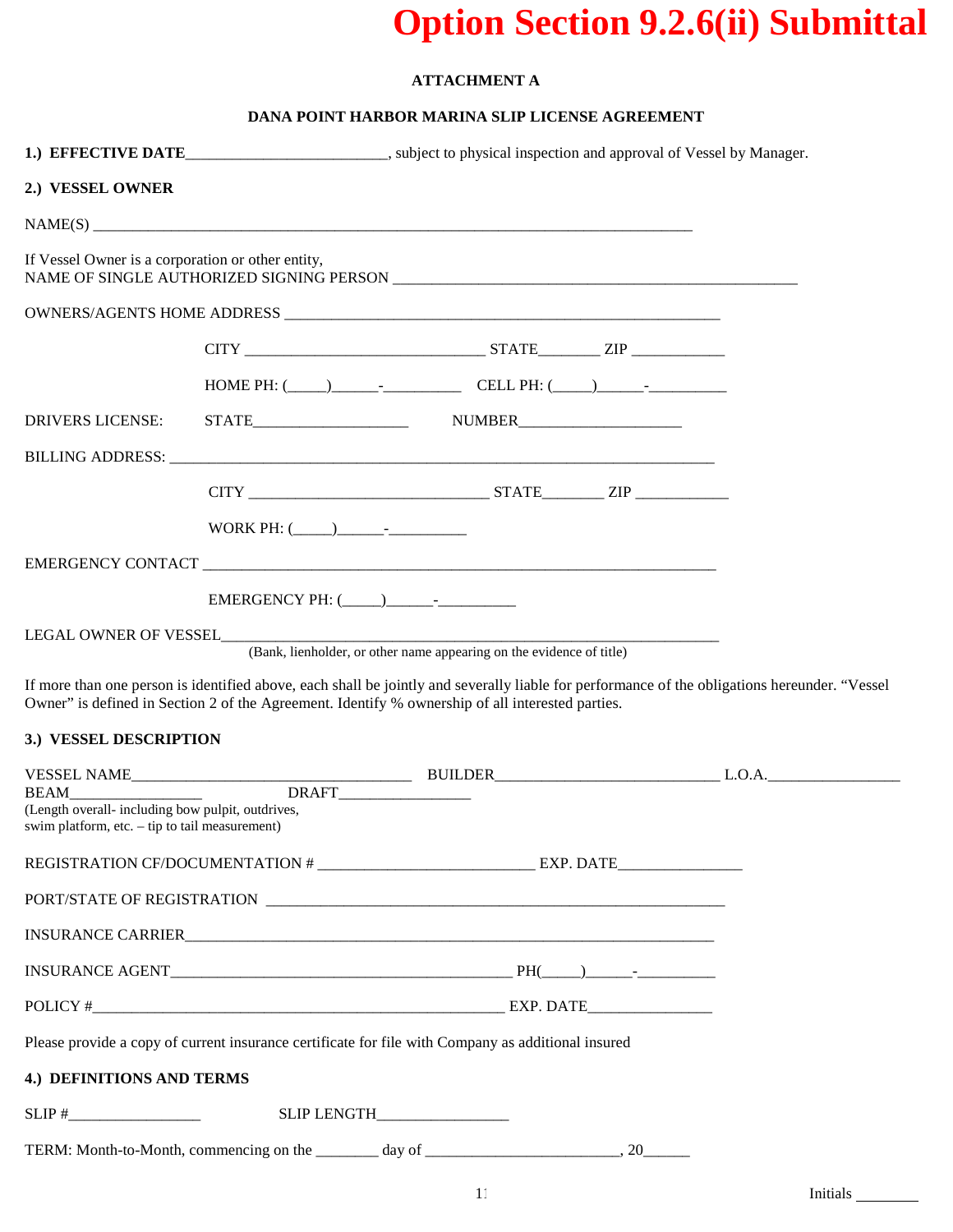| SLIP RATE/LINEAR FOOT: \$               | <b>MONTHLY SLIP FEE: \$</b><br>(Monthly slip fee is based on the longer of the slip length or actual measured<br>L.O.A. of the vessel) |  |  |
|-----------------------------------------|----------------------------------------------------------------------------------------------------------------------------------------|--|--|
| FIRST MONTH PRORATED PERIOD             | PRORATED SLIP FEE: \$                                                                                                                  |  |  |
|                                         |                                                                                                                                        |  |  |
|                                         |                                                                                                                                        |  |  |
|                                         |                                                                                                                                        |  |  |
| BEING PRESENT, INCLUDING FAMILY MEMBERS | OTHER AUTHORIZED USERS/GUESTS/CREW (IF ANY) ALLOWED TO BOARD AND USE YOUR VESSEL WITHOUT YOU                                           |  |  |
| DETERMINING L.O.A.:                     |                                                                                                                                        |  |  |
| Masts/Davits<br>Swimsteps               | Bowsprit/Anchor<br>Outboards                                                                                                           |  |  |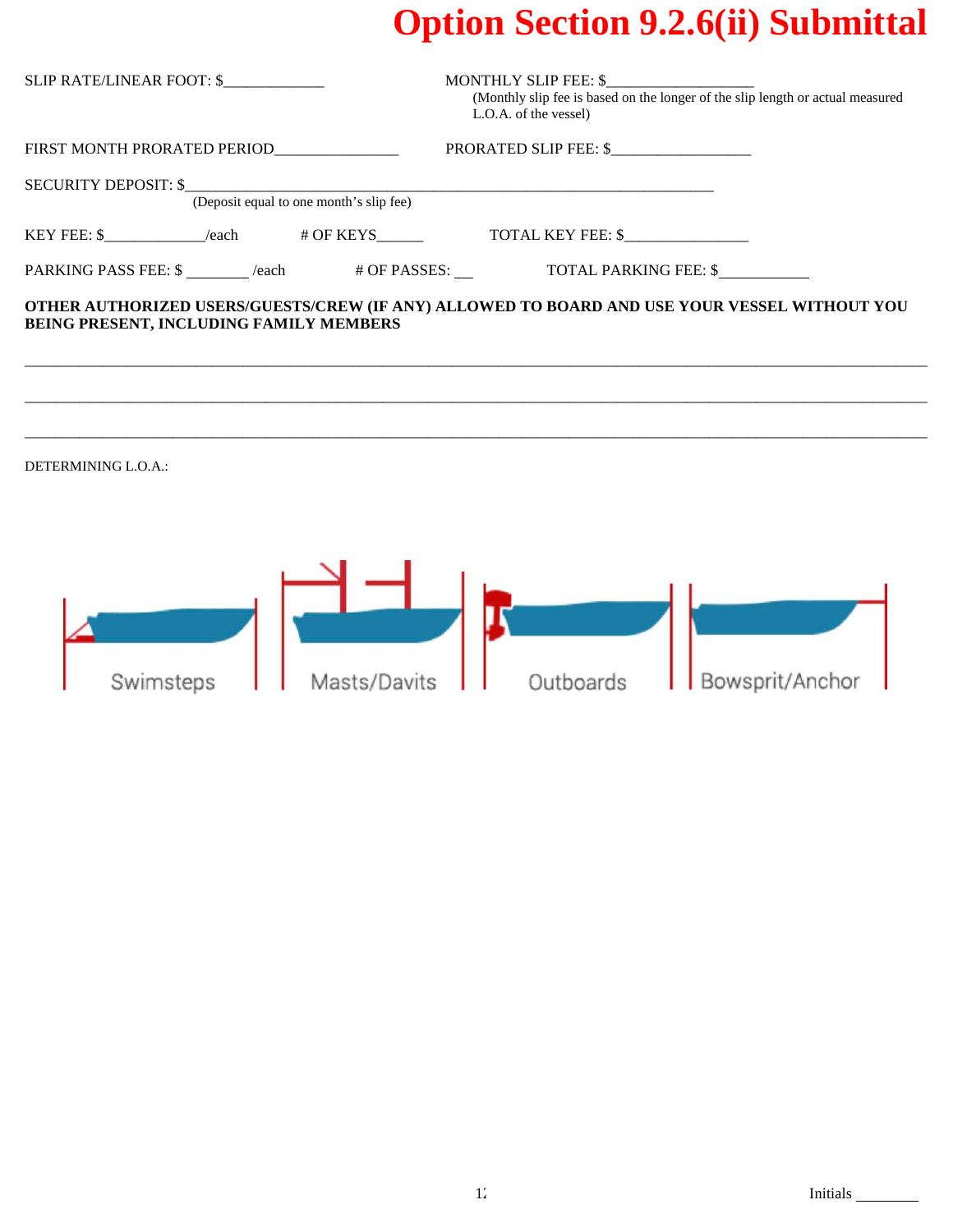### **ATTACHMENT B RULES AND REGULATIONS**

These Rules and Regulations are an attachment to and incorporated in the Agreement. These Rules and Regulations are for the benefit all of all those who maintain a Vessel at the Marina. Vessel Owners are required to notify the Company or Manager of any unsafe or hazardous conditions that come to their attention. A breach of any of these Rules and Regulations shall constitute a breach of the Agreement and shall permit Company to exercise all rights and remedies permitted at law or in equity to remedy said breach, including, but not limited to, a termination of the Agreement.

- 1. **Water/Power Lines**. Water, telephone, cable or power lines shall not cross main headwalks and be in good/safe condition.
- 2. **Safe Mooring**. All boats shall be moored in a safe manner.
- 3. **Vessel Inspections**. The Company reserves the right to inspect all boats to determine if they are properly identified and equipped for safe operation in accordance with Coast Guard Regulations and other applicable regulations. The Company may, at their discretion require a current inspection by the U.S. Coast Guard. Further, the Company, Manager or its staff may question whether an individual is authorized to be aboard any vessel or in the Marina.
- 4. **Seaworthiness**. Vessels must be (i) able to actively navigate seas or open waters, (ii) be maintained as to appearance, including, but not limited to, regular cleaning, maintenance and replacement of all painted and varnished surfaces, all brightwork, rigging, safety equipment and any other appurtenances, (iii) if equipped with an engine or motor, it must be operable and capable of producing sufficient way to make the Vessel maneuverable in accord with (i) above, (iv) if the Vessel is a sailboat without an engine, she must be equipped with sails, and her standing and running rigging must make her capable of producing sufficient way to make the Vessel maneuverable in accord with (i) above, and (v) at all times in compliance with the then applicable regulations, rules, orders, statutes and laws pertaining to water quality and safety. The Company may, at their own sole and absolute discretion require Vessel Owner to provide proof of compliance by current inspection from the U.S. Coast Guard. Houseboats are expressly deemed not Seaworthy.
- 5. **Fishing/Swimming**. Fishing or swimming within Marina, including fishing from boats within the Marina shall not be permitted.
- 6. **Bicycles/Skates, Etc**. No person shall roller skate, roller blade, skateboard, ride bicycles, go-peds (or other motorized or non- motorized scooter, skateboard, mini-bike or similar type device) or motorcycles on the docks or gangways located at the Marina.
- 7. **Berth & Vessel Size Restrictions**. The maximum distance by which any boat (including all extensions such as swim steps, booms, bait tanks, etc.) may project beyond the end of the berth into the waterway shall be 10% of the length of the slip unless otherwise permitted in writing. Additionally, the beam (width) of a Vessel may not exceed, in any area of the Vessel, more than 90% of the width of the slip and must allow for the installation of adequate bumpers and appropriate other dock/vessel protection. No part of the boat shall extend over the main headwalk. All boats shall be tied with bow toward headwalk so boarding will be done on starboard (right) side. All Slips must be occupied by an appropriate size Vessel.
- 8. **Electrical Connections**. In accordance with the Orange County Fire Code No. 419 and Article 555 of the National Electrical Code, all connections made to the Marina receptacles shall be grounded and U.L., or similar testing authority, listed. Shore cords must be of adequate size for the power provided. Shore power receptacles will be provided with ground fault circuit interrupter type circuit breakers, and vessel Owners must prevent "stray" current or current "leaking" into the water or the circuit breaker may trip, and vessel will be without power. The Company is not responsible for any loss due to lack of power. Electrical shore-power connections must be marine grade and be in good, safe condition. Electrical cords may not be affixed or secured to the docks or be allowed to hang into the water.
- 9. **Children**. Children under 12 years are not permitted on docks without the immediate presence of their parents or other responsible adults.
- 10. **Non-swimmers**. It is highly recommended that non-swimmers and toddlers wear approved life jackets when on the docks or boat decks.
- 11. **Notification of Unsafe Conditions**. Vessel Owner and all other Vessel Owners of the Marina, their guests and invitees shall promptly notify Company or Manager of any unsafe or hazardous condition that comes to their attention. **IN CASE OF FIRE OR OTHER EMERGENCY, CALL 911 IMMEDIATELY.**
- 12. **Hazardous Activities/Barbecues**. All high-risk fire hazards, i.e., refueling boats at dock side, storing flammable or hazardous material in dock boxes, welding, etc. is strictly prohibited. Barbecues are strictly prohibited on all dock areas.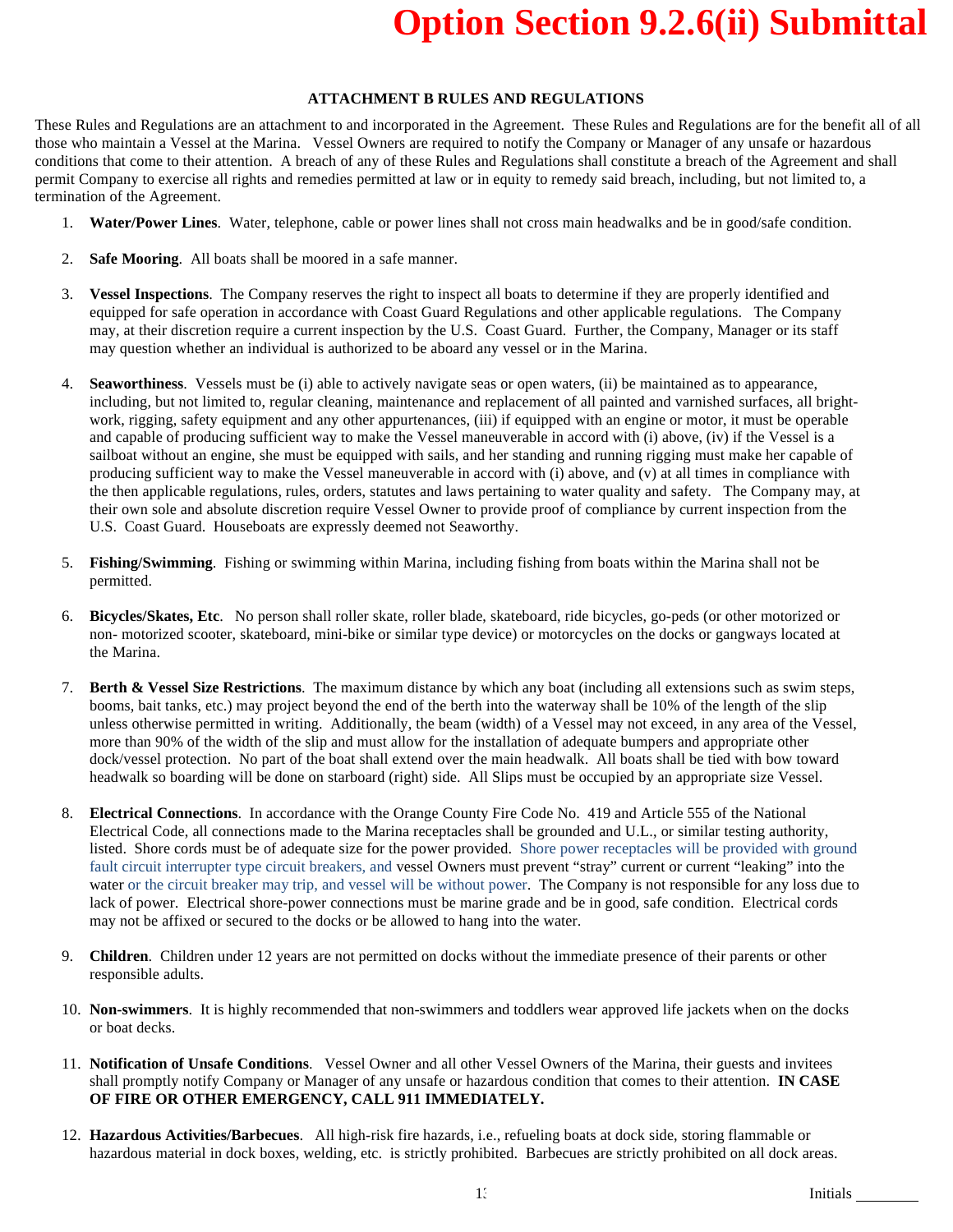- 13. **Discharges from Vessels/Disposal of Liquids**. No Vessel Owner of the Marina shall throw, discharge or deposit from any vessel, dock or premises any refuse matter, sewage, oil, spirits, inflammable liquid, oily bilges in the harbor. All such matter shall be deposited in appropriately-marked containers within the Marina. Orange County Ordinance No. 2073 provides it is unlawful to throw, discharge or deposit from any vessel or float any refuse, oily bilge fluids, inflammable liquids and other contaminants into water or upon the premises. Vessels with automatic bilge pumps will be maintained in such a manner as to prevent the discharge of contaminants overboard. Vessel sewage pump-outs must not be used to pump out bilges. Marine sanitation devices must be free of leaks and discharges, and y-valve must be in closed and locked position.
- 14. **Use of Chlorinators**. Use of boat toilets not equipped with chlorinators or storage devices approved by the Orange County Health Department shall not be permitted within the Marina. The Company reserves the right to inspect all boats for installation and operation of such devices.
- 15. **Laundry**. There shall be no laundering or drying of clothes on deck or rigging at the Marina.
- 16. **Noise**. Except for entering or leaving the Slip, main engines, power-generation equipment, or other noise-making machinery shall not be operated between the hours of 7:00 p.m. and 9:00 a.m. Unnecessary operation of engines in the Slip shall not be permitted.
- 17. **Engine Operation**. Engines may not be operated in gear while boats are secured to dock.
- 18. **Speed Limit**. The maximum speed limit within Dana Point Harbor shall be *5* mph (no wake permitted). The maximum speed limit within all Marina parking lots shall be 5 mph and all unsafe driving is strictly prohibited.
- 19. **Improper Vessel Handling**. Improper or unsafe boat handling shall be just cause for immediate termination of the Vessel Owner's Agreement. Vessel Owner shall immediately report to the Company any and all vessel or vehicle accidents / damage occurring at Marina
- 20. **Use of Docks/Floats**. The use of docks/floats to store or place supplies, materials, accessories, or gear of any kind shall not be permitted within the Marina except in any lockers provided by the Company. Vessel Owner further agrees that the Company in its exclusive discretion may remove, impound and/or dispose of any such improperly stored items in which case the Company assumes no responsibility or liability.
- 21. **Boarding Steps**. Any steps used for ingress to and egress from a Vessel must allow reasonable dock access in the sole and absolute judgment of Manager. The steps must be of a light weight construction and may not be used as a storage locker.
- 22. **Vessel Repairs**. Apart from work accomplished wholly below decks, no rebuilding, hull painting, sander use, spray gun use, welding, overhauls or other vessel maintenance or refurbishment efforts are permitted while in the Marina. However, minor maintenance and bright work may be permitted. The types and extent of maintenance which will be permitted are within the sole and absolute discretion of the Company and Vessel Owner should contact the Manager with questions. Any damage caused to the premises by the Vessel Owner shall be repaired by the Company, at the expense of Vessel Owner.
- 23. **Damage to Company Property**. Each Vessel Owner in the Marina will be held responsible for any damage to the Marina and/or structures caused by a Vessel Owner, his or her guests, agents and/or employees. Vessel Owner shall immediately notify Company of any and all damages caused to Company property.
- 24. **Repair of Damages Caused by Vessel Owner**. Any damage to the Slip, Marina or Harbor by any Vessel Owner or his or her guests, agents and/or employees may, at the Company's option, be repaired, corrected or replaced solely by Company at the expense of said Vessel Owner.
- 25. **Offensive or Harmful Conduct**. Disorder, depredations or indecorous conduct by any Vessel Owner or his or her guests, agents and/or employees that might injure a person, disturb other Vessel Owners, cause damage to the Marina or the Harbor or harm the reputation of the Company shall be just cause for immediate termination of this Agreement.
- 26. **Solicitations**. It is unlawful for any unauthorized person to solicit or advertise business or offer for sale goods, wares, merchandise or services, or solicit orders for such sales on the premises of the Marina, including but not limited to the docks, buildings or parking or vehicles and vessels within the Marina.
- **27. Signs**. Unauthorized signs or banners are prohibited aboard any vessel in the Marina or upon the Marina premises.
- 28. **Commercial Use of Vessel**. Use of any Vessel moored at the Marina for commercial purposes is not permitted without the prior written approval of the Company. Manager shall have the sole and absolute authority to approve, modify or deny all commercial use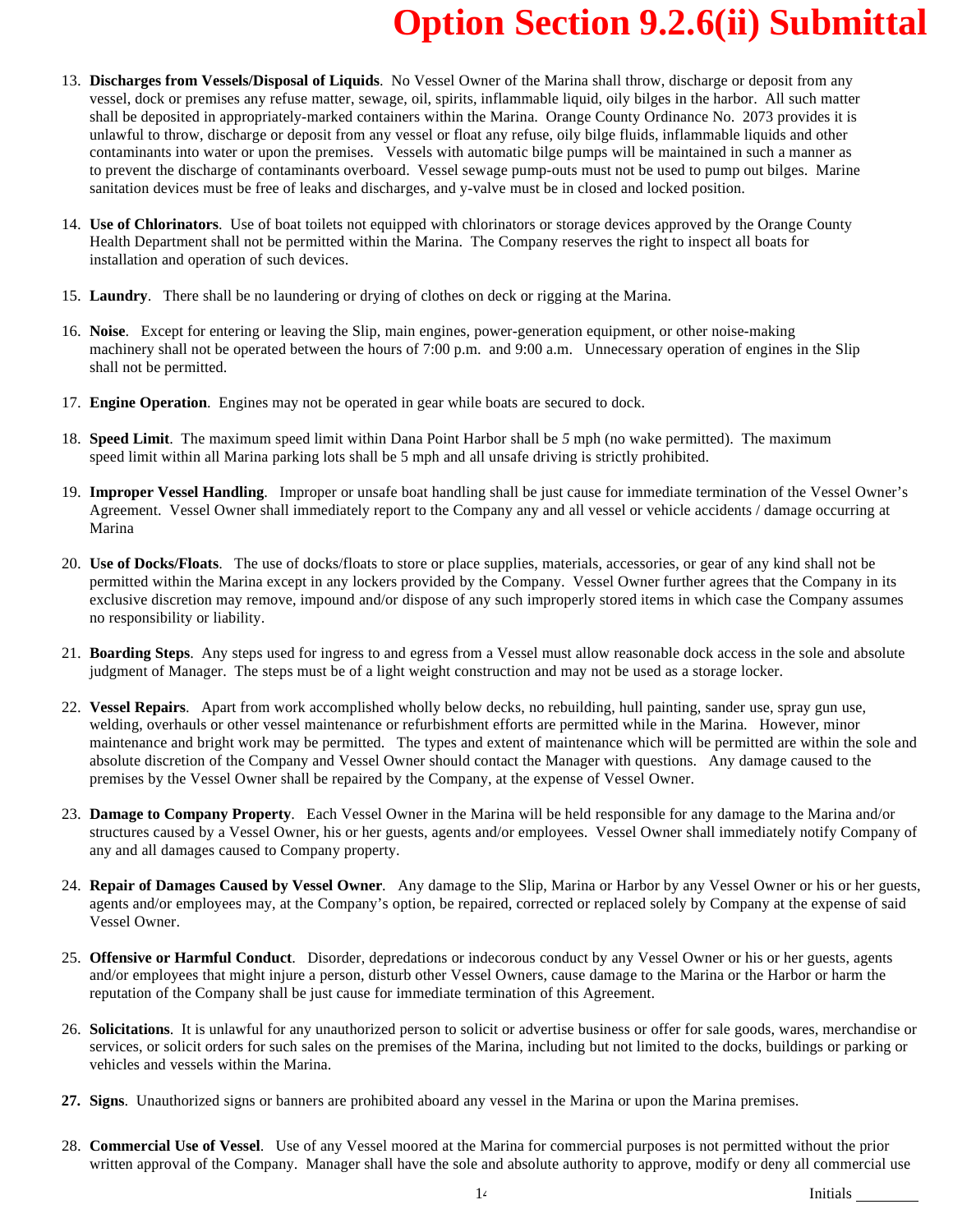of slips including the availability, use and eligibility requirements of slips available for commercial fishing vessels. Manager may suspend or modify commercial fishing slip eligibility requirements, by way of fish tickets / landing receipts, according to changes in local fishing conditions.

- 29. **Small Boat Launch**. A "small boat" is defined as a sabot, inflatable, dinghy, jet skis or similar vessel with a LOA of 10 feet or less, or a SUP, canoe or kayak with a LOA of 15 feet or less. A small boat may be launched from Marina docks provided the Vessel Owner of such vessel(s) is entitled as a party to a current and valid Agreement AND the small boat weighs less than 100 pounds. Small boats weighing in excess of 100 pounds shall not be launched from Marina docks at any time.
- 30. **Amendment of Rules/Statutes/Regulations**. The Rules and Regulations set forth herein and as they may be amended from time to time and all other laws, rules, statutes and regulations established by regulatory bodies having jurisdiction, including the City of Dana Point, County of Orange, State of California and the United States of America shall form a part of the Agreement as though printed herein. Manager shall have sole and absolute discretion to modify implementation and/or enforcement of all rules, regulations, fees, and eligibility criteria, up to and including suspension of enforcement.
- 31. **Television Antennas**. Aerial television antennas are not permitted on Vessels moored in the Marina. A single satellite dish or marine television antenna (less than 18") is permitted on a Vessel moored in the Marina.
- 32. **Use of Approved Equipment/Alterations to Docks & Premises**. All equipment, used on docks by Marina Vessel Owner (steps, boarding ladders, etc.) must be approved by Company. Vessel Owner may not install additional dock lockers, fenders, bumpers, rub rails, rollers or in any way make alterations to the dock, dock box, pilings or fingers. Boat slip liners and boat lifts are prohibited. All installations on the floats shall be installed by Manager's staff at the cost of the Vessel Owner and shall be approved by the Company on an individual basis in its sole and absolute discretion.
- 33. **Parking**. No vehicle may remain on the parking lots provided by the Company for Vessel Owner's use or other parts of the Marina for a period exceeding 72 hours unless prior written approval is obtained from the Manager. All types of trailers, RVs and vehicles longer than 23' are prohibited in the Marina parking lots without the prior written approval of the Manager. Failure to comply with these parking rules may result in the towing of vehicles, at their owner(s) sole expense and risk. No Company Parties shall be liable to Vessel Owner or Vessel Owner's guests, employees, or agents for any loss of, or damage of any kind to any motor vehicles or other personal property in or on the buildings, parking lots, or other portions of the Marina. All changes to parking regulations will be posted on the bulletin board outside the Manager's office. The washing of any vehicle, vessel or apparatus is prohibited in the Marina's parking lots.
- 34. **Maintenance of Slip and Surrounding Environs**. Vessel Owner agrees to maintain the Slip, the walks, floats, pilings, ramps, gangways and docks in, about and surrounding the Slip in a neat, clean and unobstructed condition at all times. Should it become necessary for the Company to maintain the area in said condition, it will be done at Vessel Owner's expense.
- 35. **Disposal of Refuse**: The Vessel Owner shall not deposit into any garbage can or other receptacle located on Marina property any of the following: (1) paint, varnish, thinner, non-edible oil or other flammable or hazardous materials; (2) vessel parts, including but not limited to engine machinery parts, interior parts, fastenings or upholstery; or (3) any item weighing in excess of 20 pounds. For the location of household hazardous waste disposal sites, contact the Manager.
- 36. **Pets:** Orange County Ordinance No. 4-1-45 provides that all pets shall be on a leash not longer than 6 feet, at all times and under the direct control of an adult except when on a vessel, but never left unattended. Should any pet become a nuisance at the Marina, Manager may require said pet to be removed from the Marina. Animals are not permitted in the restrooms. Dogs without leashes will be considered a violation of this Agreement and grounds for termination. Animal droppings are required to immediately be cleaned up.
- 37. **Hose - Nozzles**. Automatic shut-off nozzles must be attached to hoses in order to conserve water. Water hoses shall not be left running in a manner that waste water.
- 38. **Vessel Maintenance / Contractors**. Apart from minor maintenance and bright work, no work involving the Vessel may be accomplished while at the dock or otherwise on Marina property. The determination of what constitutes minor maintenance and bright work will be at the sole and absolute discretion of the Manager. Prohibited work includes, but is not limited to, painting, heavy sanding, use of paint remover, spray guns, welding or the burning of paint on the topsides or above the decks. Contractors hired by Vessel Owner to work on the Vessel must be registered with the Manager prior to the commencement of such work, and each such contractor must maintain and provide proof of liability insurance in an amount of at least \$1 million, a valid business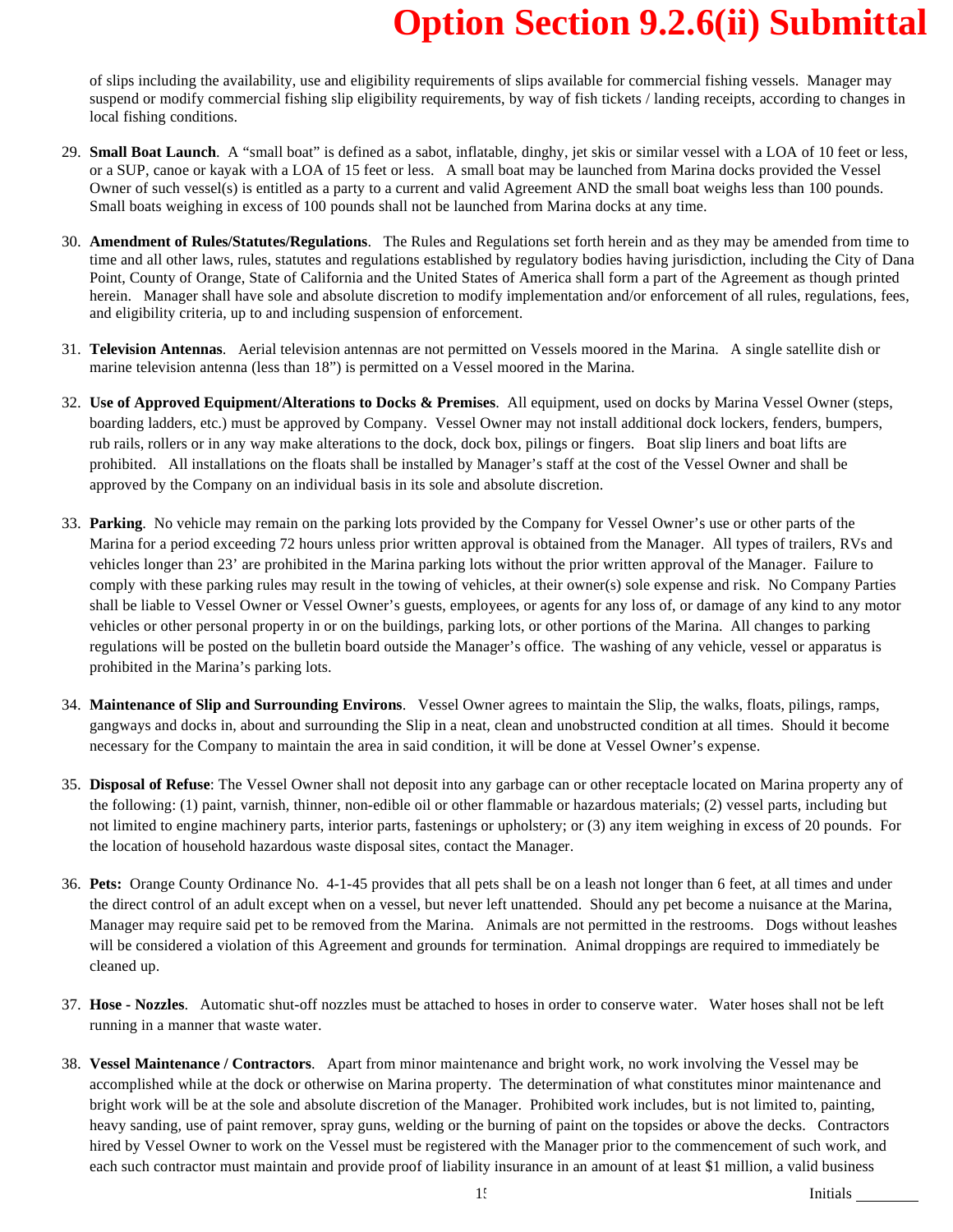license and a valid sales tax permit issued by the CDTFA, provided, however, Manager still must approve the contractor or vendor by adding them to its approved contractor/vendor registry, which approval may be withheld or revoked at Manager's sole and absolute discretion. Vessel Owner further agrees to comply with all applicable rules, regulations, orders, statutes and laws of the Company, the State of California and/or all other governmental entities with jurisdiction over the Harbor or the Marina. Access will not be provided to un-registered contractors.

- 39. **Flammable Materials and Use of Dock Boxes**. Neither Vessel Owner nor anyone acting on his/her behalf shall burn, paint or use flammable materials without the prior written consent of the Company. Vessel Owner agrees not to store any flammable or hazardous materials in the dock box locker. The Company assumes no responsibility for the protection or safety of Vessel Owner's possessions, including but not limited to, belongings kept by Vessel Owner in a dock box.
- 40. **Fish Cleaning**. No fish cleaning is permitted within the Marina or Harbor.
- 41. **Storage in Parking Lot**. The Marina's parking lot is for the use of Vessel Owner and authorized visitors. Vessel Owner shall not store in the Marina's parking lots any vehicle, trailer, camper or anything else without the prior express written approval of the Manager.
- 42. **Articles Left in Storage Locker**. The Company is not responsible for any article remaining in Vessel Owner's storage locker once Vessel Owner has moved his/her Vessel or abandoned his/her Vessel. Vessel Owner further agrees that the Company, in its exclusive discretion, may remove and dispose of any such articles left behind in which case all proceeds derived from such disposal, if any, shall become the sole property of the Company.
- 43. **Noise and Conduct**. Vessel Owner shall not make or allow any disturbing noises on the docks or anywhere on the premises, with particular emphasis between the hours of 7:00 p.m. and 9:00 a.m., either by Vessel Owner or his/her family or guests, nor shall Vessel Owner permit such persons to engage in any conduct which will interfere with the rights, comforts or convenience of others. The activities and conduct of Vessel Owner and/or Vessel Owner's family while on Marina premises must be reasonable at all times. Vessel Owner assumes full responsibility for his/her guests' conduct and agrees to be held jointly and severally liable for all consequences of his/her guests actions or misconduct.
- 44. **Storage of Equipment**. Vessel Owner shall not store or leave any items on the floats, docks, fingers, landings or landside areas of the Marina, including plants, bicycles, dinghies, kayaks, stand-up paddleboards (SUP's) or other items. Bicycles, kayaks, SUP's, dinghies and jetskis, must be stored on the Vessel. The Company strongly urges Vessel Owner secure all items, as the Company shall not be held liable for the loss or theft of any personal belongings.
- 45. **Additional Storage**. Company may but is not required to provide storage for dinghies, SUP's and/or kayaks. If Company elects to do so, then Vessel Owner is not assured he/she will be provided storage space. If dinghy, SUP and/or kayak storage space is provided, then Owner agrees to tender the then current dinghy/kayak/SUP storage fee no later than the first day of each month, together with other fees due.
- 46. **Halyard Noise**. Halyards shall be tied off to eliminate noise. Dock lines shall be maintained in a safe, unchafed, manner and shall be of adequate size for the Vessel.
- 47. **Sale of Vessel**. Should Vessel Owner sell or otherwise transfer interest in Vessel, Vessel Owner may upon written approval of Manager, continue renting the Slip provided Vessel Owner obtains a new vessel of size appropriate for the Slip within 90 days. Failure to purchase a new vessel within 90 days and/or provide adequate documentation of purchase transaction shall be considered grounds for immediate termination of this Agreement.
- 48. **Change of Ownership**. Vessel Owner shall notify Manager in writing within five (5) days of any change of ownership of Vessel resulting from a gift, sale, withdrawal, addition or substitution of partners, the sale or transfer of stock or change of directors or officers in a closely held corporation owning the vessel. Vessel Owner must maintain a minimum of 20% interest in Vessel and an interest in Vessel equal to or greater than that of all other parties.
- 49. **Transfer of Interest in Vessel**. Should Vessel Owner sell or otherwise transfer any interest in the Vessel, with the intent to continue to occupy slip with the same Vessel, Vessel Owner shall provide Marina with all bona fide purchase and sales information detailing the transaction. This may include but is not limited to purchase agreement, promissory notes, cancelled checks and tax receipts.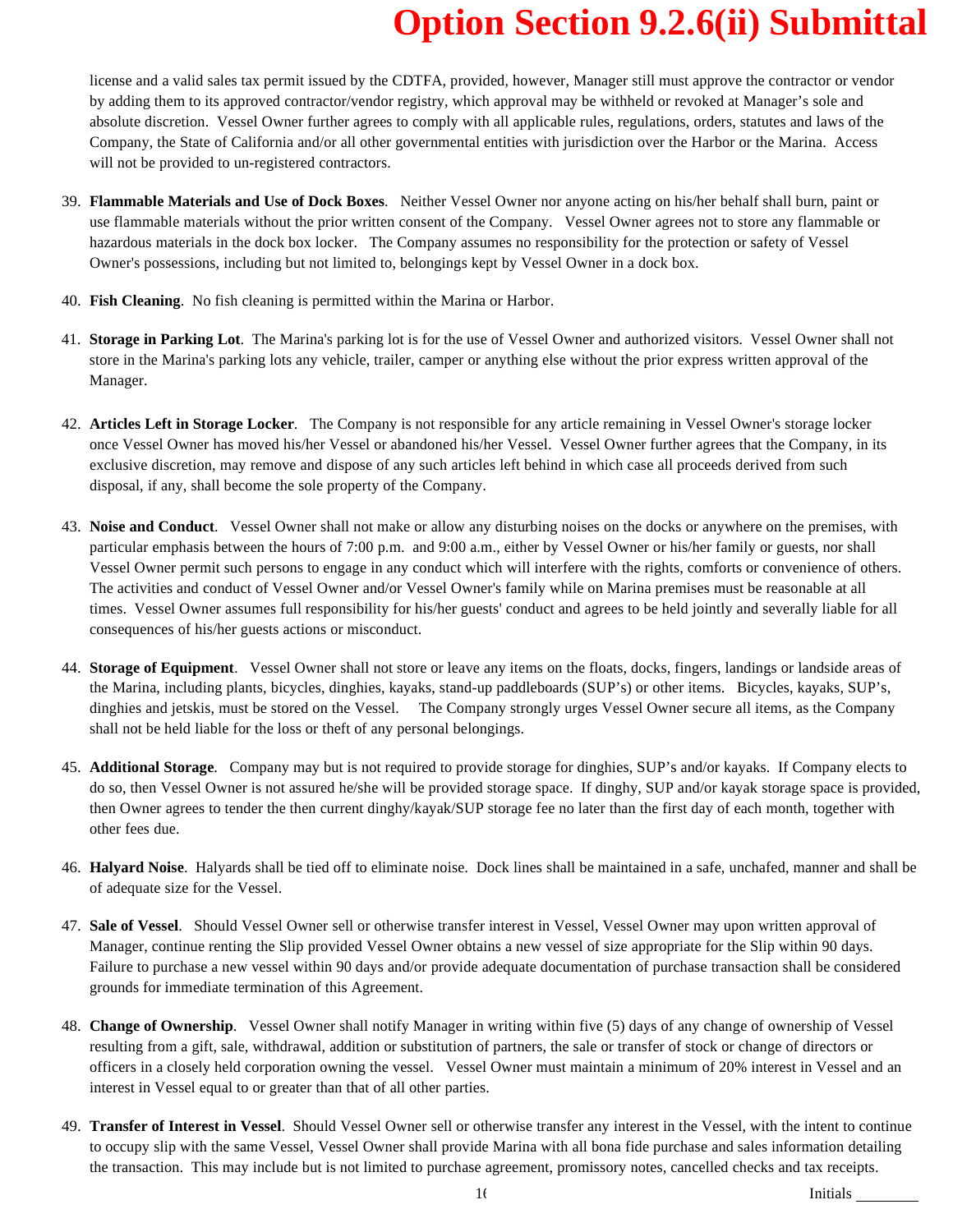Failure to provide adequate documentation of sales transaction including percentage of interest sold, shall be considered grounds for immediate termination of this Agreement. The sales transaction for a partial interest in a Vessel Owner vessel must detail sufficient and appropriate compensation in the sole judgement of the Manager for the purchased interest. All purchase and sales information must be provided to the Manager within five (5) days of the transaction or this Agreement may be immediately terminated.

- 50. **Purchase of Interest in a New Vessel**. Upon acquisition or purchase of an ownership interest in a new vessel, which Vessel Owner intends to occupy the Slip, Vessel Owner shall provide Marina with all bona fide purchase and sales information detailing the transaction. This may include but is not limited to purchase agreement, promissory notes, cancelled checks and tax receipts. The purchase transaction for a Vessel Owner's partial interest in a vessel must detail sufficient and appropriate compensation in the sole judgement of the Manager for the purchased interest.
- 51. **Dock Carts**. Are to be used to transport personal items to and from vessels and must then be returned to the headwalk entrance behind dock gates. Please do not uses dock carts for heavy equipment, machinery, tools, or hazardous materials.
- 52. **False Information**. Providing false information or documentation to Manager or Company to obtain or maintain a Slip in Marina shall be considered grounds for immediate termination of this Agreement.
- 53. **Registration and Insurance**. Vessel Owner shall provide Manager a copy of current vessel registration from the CA DMV or vessel documentation from US DOT. Registration or documentation must list all vessel owners and Marina tenants of record. Before locating a vessel in Marina, Vessel Owner shall provide Marina proof of current vessel insurance as required in this Agreement. Failure to provide current vessel registration / documentation and current vessel insurance for the entire term of the Agreement may result in termination of the Agreement.
- 54. **Parking Gates/Guest Access**. Access to each Marina parking lot is controlled by an automated parking gate. Vessel Owner understands and agrees that the failure of Vessel Owner or of any of Vessel Owner's family, guests, agents, contractors or employees to follow posted parking gate instructions will result in severe tire damage. Company will not be liable for any damages sustained entering, exiting or using Marina parking gates or Marina parking lots. Company is not responsible for providing access to guests of Vessel Owner. It is recommended that Vessel Owner make arrangements to meet guests at a specific time or provide guests a means to contact Vessel Owner.
- 55. **Maintenance Best Management Practices**. Vessel Owner and Vessel Owner's contractors must adhere to the following procedures. Failure to follow these policies /procedures will result in immediate termination of the Vessel Owner's Agreement:

### a. **General Policies.**

- i. All contractors, independent contractors and self-employed boat workers hired by Vessel Owner must register with and receive prior approval from the Marina and meet all Vendor requirements before beginning work on the Marina's premises.
- ii. The only approved power tools to be used on a vessel in the Marina are vibrator sanders (maximum of 2), electric buffers, and electric drills.
- iii. Vessel Owners may undertake basic boat projects as needed to maintain their vessel's safety, appearance and utility. The extent of such repairs and projects allowed in the Marina shall be at the sole and absolute discretion of the Manager and/or Company.
- iv. New or substantial work must be approved by the Marina prior to undertaking the project.
- v. Minor vessel maintenance projects should be limited to work on 25% or less of the vessels surface and not to exceed 5 days.
- vi. All Vessel Owners are reminded that the Marina is a recreational area and not a boat yard or repair facility. Boaters are required to protect water quality at all times
- vii. Boaters are encouraged to use environmentally friendly cleaning products. Products should be phosphate free and be biodegradable. Avoid cleaners that contain lye, sodium hydrochloride, chlorine, or petroleum distillates.
- viii. Boaters are encouraged to use non-toxic and legal paints. Use products that are low in VOCs (Volatile Organic Compounds) which are a source of air pollution.
- ix. Utilize dry cleaning methods (e.g. sweeping). If washing is unavoidable, collect wash water for treatment and/or proper disposal.

#### b. **Engines and Bilges.**

- i. Vessel Owners must use absorbent bilge pads to soak up oil and fuel in the bilge.
- ii. Do not discharge bilge water if there is a sheen to it.
- iii. Recycle oil and fuel products properly.
- iv. Dispose of absorbent pads and filters properly.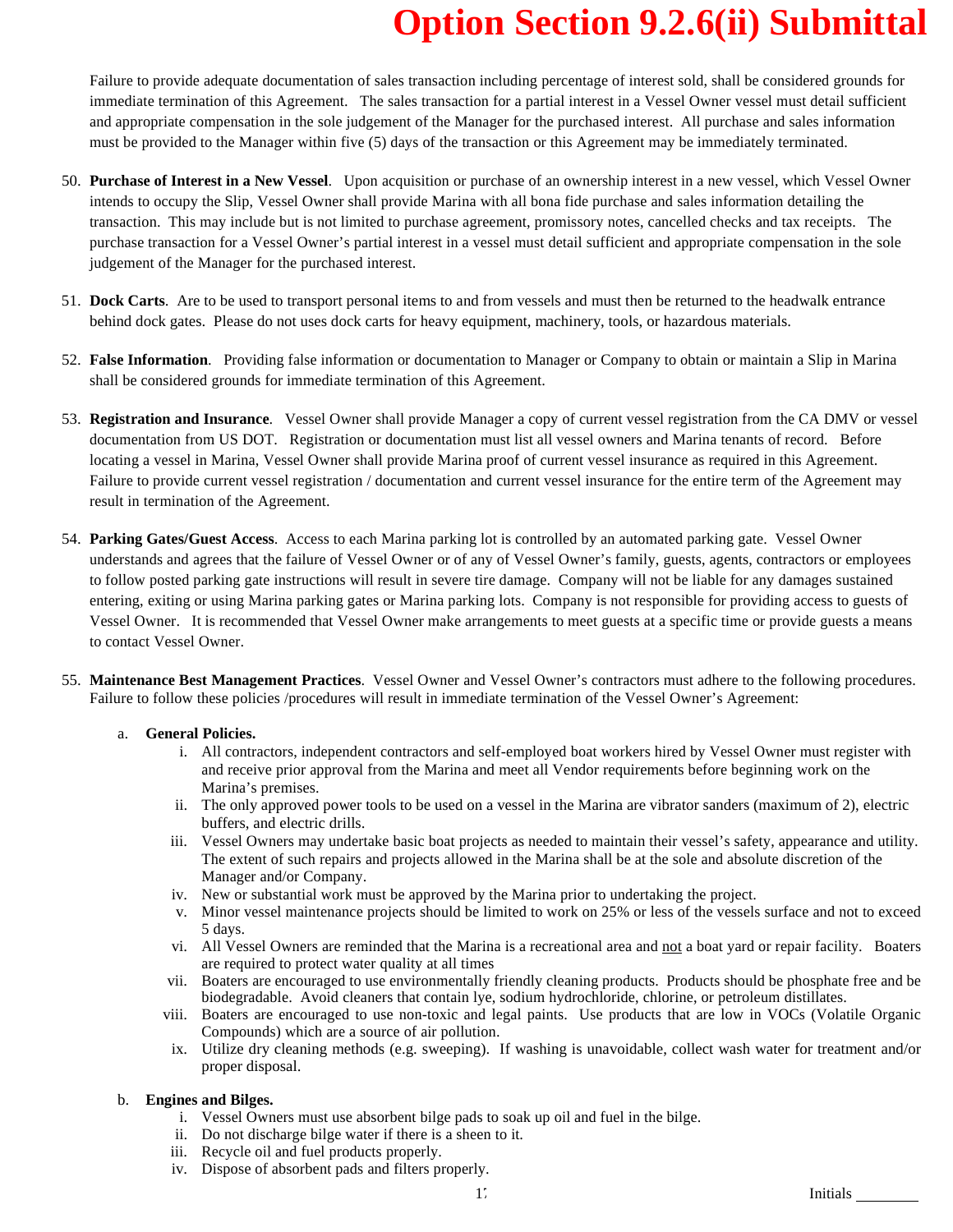- v. Do not dispose of any fuel, paint, oil, absorbent pads/rags, batteries, engine parts, or other contaminated materials into the Marina's trash receptacles or dumpsters.
- vi. Use caution when fueling to avoid spills and potential hazardous situations. Fueling at dockside is prohibited. Avoid overfilling fuel tanks.
- vii. Keep engines properly maintained for efficient fuel consumption and clean exhaust.
- viii. The use of detergents and/or emulsifiers of fuel spills in the water is prohibited.
- ix. Use oil absorbent pads while fueling at the fuel dock to catch any drips or spills.
- x. Routinely check engines for leaks and use drip pans or absorbent pads under engines.
- xi. Report all spills to the Marina office immediately .

### c. **Painting and Varnishing – Hull Painting is Strictly Prohibited**

- i. Open containers of solvents or paints on the docks are strictly prohibited. Never leave open paints unattended.
- ii. Always mix paints and epoxy over a tarp.
- iii. Always use a pan or drop cloth.
- iv. Use up remaining bits of paint by spreading it on an old board.
- v. Spray painting or spraying of varnishes is prohibited in the Marina.
- vi. Do not dispose of any paint, oil, varnish, absorbent pads/rags or other contaminated material into the Marina's trash cans or dumpsters. Paints, solvents and other hazardous materials must be disposed of legally at a household hazardous waste station (714)834-6752 or other appropriate disposal facility.
- vii. Properly clean, store, and dispose of painting, finishing, and coating materials.
- viii. Do not dispose of toxic substances or liquid wastes on the pavement, ground, or storm drain. 1
- ix. Cover materials with a temporary waterproof covering made of polyethylene, polypropylene or hypalon.
- x. Clean paint brushes and tools covered with water-based paints in sinks connected to sanitary sewers or in portable containers that can be poured into a sanitary sewer drain. Refer to fact sheet IC24 Wastewater Disposal for guidance on appropriate methods for disposal of wash water to the sanitary sewer.
- xi. Clean paint brushes and tools covered with non-water-based paints, finishes, or other materials such that used solvents (e.g., paint thinner, turpentine, etc.) can be collected for recycling or proper disposal.
- xii. Recycle paint, paint thinner, solvents, and other recyclable materials whenever possible.

#### d. **Surface Preparation.**

- i. Use biodegradable soaps, cleaners and teak cleaners approved for ocean waters.
- ii. Liberally use tarps to capture all scrapings, debris and drips. No material may enter the water.
- iii. Only vibrator sanders (maximum of 2) with vacuum capture is allowed in the slips.
- iv. Use a vacuum to remove all dust and debris. No material may enter the water.

#### e. **Sewage.**

- i. Untreated sewage must never be discharged into the harbor waters.
- ii. Marine sanitation devices must be kept free of leaks and discharges. While in the Harbor, the y-valve must be in closed and locked position.
- iii. Store sewage in holding tanks and dispose of sewage properly at pump-out stations.
- iv. Never discharge Type I sewage while moored in the Marina.
- v. Use shore-side restrooms whenever possible, rather than toilets aboard vessels.

### f. **Solid Waste Disposal.**

- i. Dispose of all garbage in proper shore-side dumpsters.
- ii. Let empty cans dry thoroughly before disposing of them into trash dumpsters.
- iii. Recycle green, brown and clear glass, newspapers and aluminum products.

### g. **Chemical Storage.**

- i. Purchase only the amount of chemicals/paints you need for a project.
- ii. Review storage of paints, varnishes, solvents, and chemicals every six months. Properly dispose of old or unnecessary products.
- iii. Do not store more than two gallons (total) of these products on your Vessel.
- iv. Keep chemicals in their original containers, if feasible.
- v. Keep containers well labeled according to their contents (e.g., solvent, gasoline).
- vi. Label hazardous substances regarding the potential hazard (corrosive, radioactive, flammable, explosive, poisonous).
- vii. Prominently display required labels on transported hazardous and toxic materials (per US DOT regulations).
- viii. Never store any of these products in a dock locker.

### h. **Hull Maintenance – Hull Painting is Strictly Prohibited**

- i. The use of hull paints approved by the U.S. Department of Pesticide Regulation is required (at a shipyard).
- ii. Make sure that paints are applied properly and in accordance to manufacturer's recommendations.
- iii. Wait 90 days after painting the hull before underwater cleaning.
- iv. Hull bonding or painting problems should be properly repaired (at a shipyard).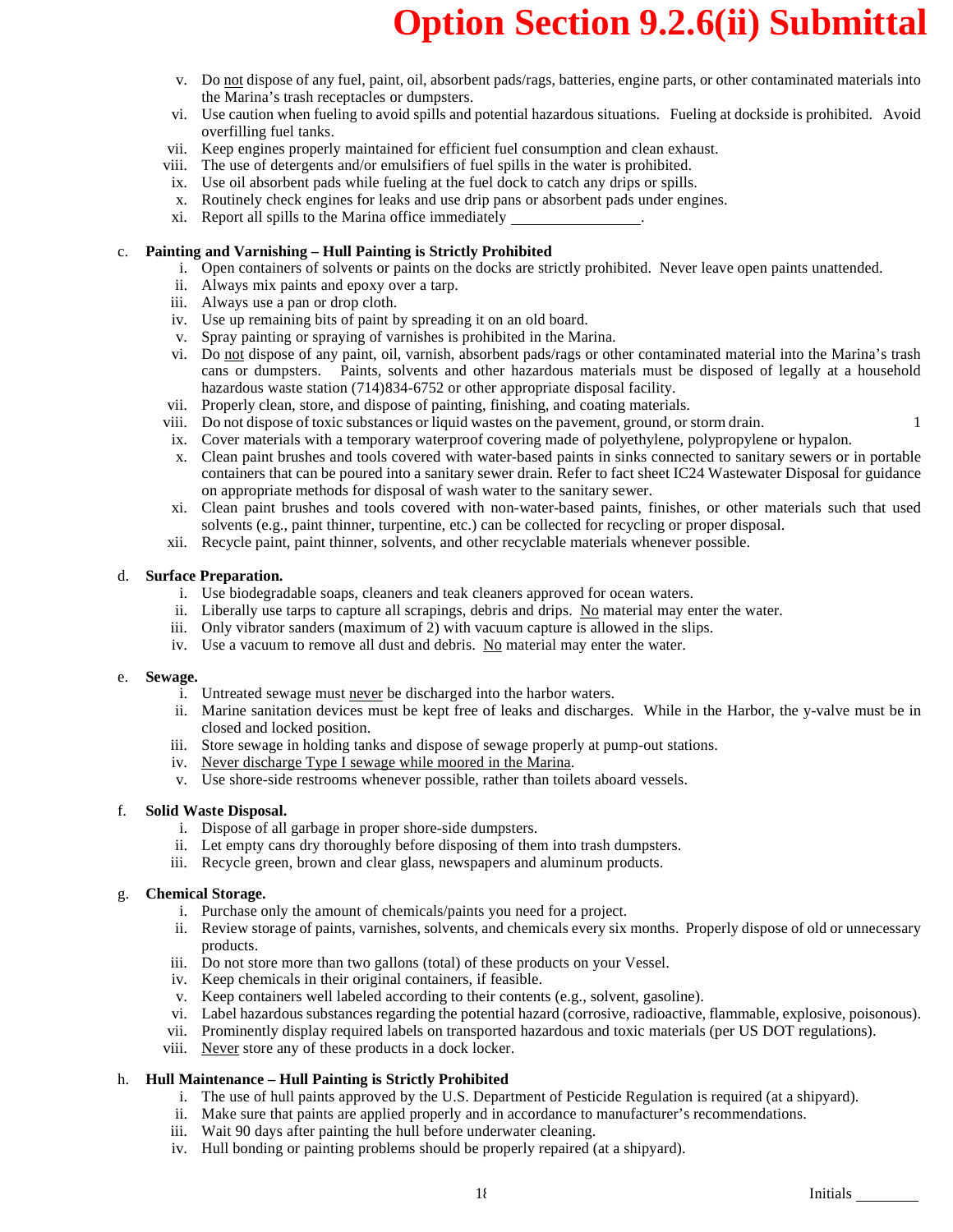- v. Schedule regular hull cleaning & maintenance to eliminate the need for hard scrubbing. Soft scrubbing reduces environmental impact and extends the life of your hull paint.
- vi. Choose a qualified hull cleaning company using Best Management Practices registered with the Marina Manager.
- vii. Power scrubbers and pressure washers are prohibited at the Marina.
- viii. Waste zinc anodes should be disposed of properly.

#### **Contact the Marina Manager's Office for Recycling Locations, Pump-Out Locations, and Commercial Pump-Out Services**

**56. APPLICABLE LAWS. The following laws and regulations are not meant to be exhaustive, they are being provided for convenience only, and each licensee is responsible for complying with ALL applicable laws and regulations, whether enacted by the City of Dana Point, the County of Orange, the State of California or the United States of America.**

#### **OC PARKS (FORMERLY: HARBORS, BEACHES AND PARKS DISTRICT) Orange County Code Article 11**. **Harbor Sanitation**

### **Sec**. **2-2-163**. **Toilets and Refuse**

- a. No person shall discharge or permit or allow any other person on a vessel under his control or command to discharge any human or animal excreta from any head, toilet or similar facility or otherwise from a vessel into the waters of a harbor.
- b. No person shall throw, discharge, deposit or leave or cause, suffer or permit to be thrown, discharged, deposited or left, either from the shore or from any pier or vessel or from any factory or elsewhere, any refuse matter of any description in the navigable waters of a harbor. (Code 1961, 22.111)

**Sec**. **2-2-167**. **Discharge of Flammable Material**. No person shall pump or discharge from any vessel or tank into the waters of a harbor, oil, spirits or flammable liquid, or deposit any rubbish, refuse matter or articles of any offensive character therein or upon any pier or street leading to such facility. (Code 1961, 22.115).

**Sec**. **2-2-168**. **Dead animals.** No person shall throw, place or leave any dead animal or putrefying matter into or in the waters of a harbor, on or along the shore thereof. (Code 1961, 22.116)

**Sec**. **2-2-169**. **Vessel wastes**. No person shall own or operate a vessel equipped with any head (toilet) or receptacle from human body wastes in the waters of a harbor unless:

- 1) Said vessel is also equipped with a holding tank designed to retain all human body wastes deposited in said head or receptacle until such time as said sewage can be discharged otherwise in accordance with law; or
- 2) Said head or receptacle is connected directly to a sanitary sewer system; or
- 3) Said head or receptacle is connected to an on-board sewage treatment system which produces an effluent meeting such standards as may be approved by the County Health Officer for discharge into the waters of a harbor. (Code 1961, 22.117)

### **FISH AND GAME CODE Division 6 Fish. Chapter 2**. **Pollution**. **Article 1**. **General. Section 5650**

- Except as provided in subdivision (b), it is unlawful to deposit in, permit to pass into, or place where it pass into the waters of this state any of the following:
	- 1. Any petroleum, acid, coal or oil, lampblack, aniline, asphalt, bitumen, or residuary product of petroleum or carbonaceous material or substance.
	- 2. Any refuse, liquid or solid, from any refinery, gas house, tannery, distillery, chemical works, or mill of any kind.
	- 3. Any sawdust, shavings, slabs or edgings.
	- 4. Any factory refuse, lime, or slag.
	- 5. Any cocculus indicus.
	- 6. Any substance or material deleterious to fish, plant life, or bird life.
- b. This section does not apply to the discharge or release that is expressly authorized pursuant to, and alliance with, the terms and conditions of waste discharge requirement pursuant to Section 13263 of Water Code or a waiver issued pursuant to subdivision (a) of Section 13269 of the Water Code.

### **FISH AND GAME CODE Division 6 Fish. Chapter 2**. **Pollution**. **Article 1**. **General. Section 5652**

- a. It is unlawful to deposit, permit to pass into, or place where it can pass into the waters of the state, or to abandon, dispose of, or throw away, within 150 feet of the high-water mark of the waters of the state, any cans, bottles, garbage, motor vehicle or parts thereof, rubbish, or the viscera or carcass of any dead mammal, or the carcass of any dead bird.
- b. The abandonment of any motor vehicle in any matter that violates this section shall constitute a rebuttal presumption affecting the burden of producing evidence that the last registered owner of record, not having complied with Section 5900 of the Vehicle Code, is responsible for such abandonment and is thereby liable for the cost of removal and disposition of the vehicle. This section prohibits the placement of a vehicle body on privately owned property along a stream bank by the property owner or tenant for the purpose of preventing erosion of the stream bank.